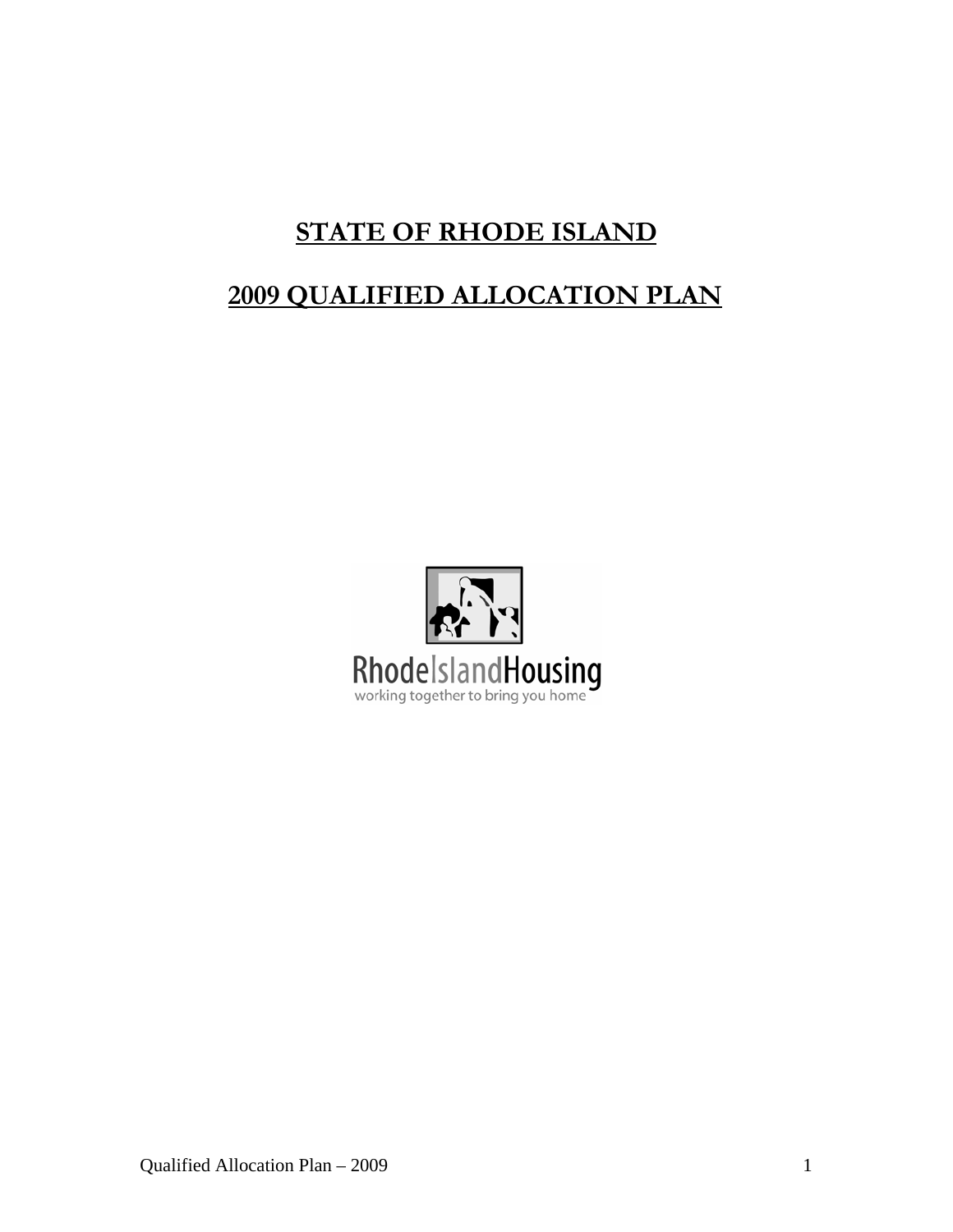# **State of Rhode Island**

**2009 Qualified Allocation Plan For the Low-Income Housing Tax Credit Program** 

#### INTRODUCTION

Rhode Island Housing and Mortgage Finance Corporation ("Rhode Island Housing") has been designated the responsibility for administering the federal Low-Income Housing Tax Credit Program for the State of Rhode Island. The Low-Income Housing Tax Credit Program was created pursuant to the Tax Reform Act of 1986 to encourage private sector participation in the construction and rehabilitation of housing for low-income individuals and families (the "Tax Credit Program"). The Omnibus Budget Reconciliation Act of 1989 required states to adopt consistent and objective procedures for allocating low-income housing tax credits to qualified developments. Specifically, federal law requires that a Qualified Allocation Plan (the "Allocation Plan") outlining the process for the allocation of tax credits be presented to the public through a hearing for review and comment. Input from the public hearing and comment period as well as all available housing needs data must be considered in the establishment of a final Allocation Plan to be approved and executed by the Governor.

Rhode Island Housing has developed this Allocation Plan to comply with the requirements of Section 42 of the Internal Revenue Code (the "Code") and to ensure that those developments receiving tax credits produce or preserve housing which helps to reduce the most pressing housing needs of the State. This Allocation Plan establishes the priorities that the Tax Credit Program will address from among those needs and incorporates those priorities into the criteria used to evaluate all proposals.

All provisions of this Allocation Plan apply to the total amount of tax credits that the State of Rhode Island is authorized to allocate at any time, including projects applying for the four percent tax credit in conjunction with tax-exempt financing that is subject to the private activity bond cap.

#### **I. TAX CREDIT PROGRAM SUMMARY**

#### **A. Overview**

The Tax Credit Program was established as part of the Tax Reform Act of 1986 to provide an incentive to non-profit and for-profit developers to produce and maintain rental housing units for low-income individuals and families. The Tax Credit Program was originally authorized for calendar years 1987-1989 and has been extended or modified by Congress periodically since then. As part of the Omnibus Reconciliation Act of 1993, the Tax Credit Program was permanently extended effective July 1, 1992.

The Tax Credit Program is advantageous to owners of qualified rental housing as the credit is economically more attractive than a tax deduction. The credit represents a direct dollarfor-dollar reduction in tax liability to be taken over a ten-year period. There are three types of credits available to Developers of low-income rental housing. The first type of credit is a 9% (approximate) annual credit for the costs of new construction or substantial rehabilitation of an existing building without any federal subsidies. The second type of credit is a 4% (approximate) annual credit for the costs of new construction or substantial rehabilitation of an existing building with a federal subsidy. The third type of credit is a 4%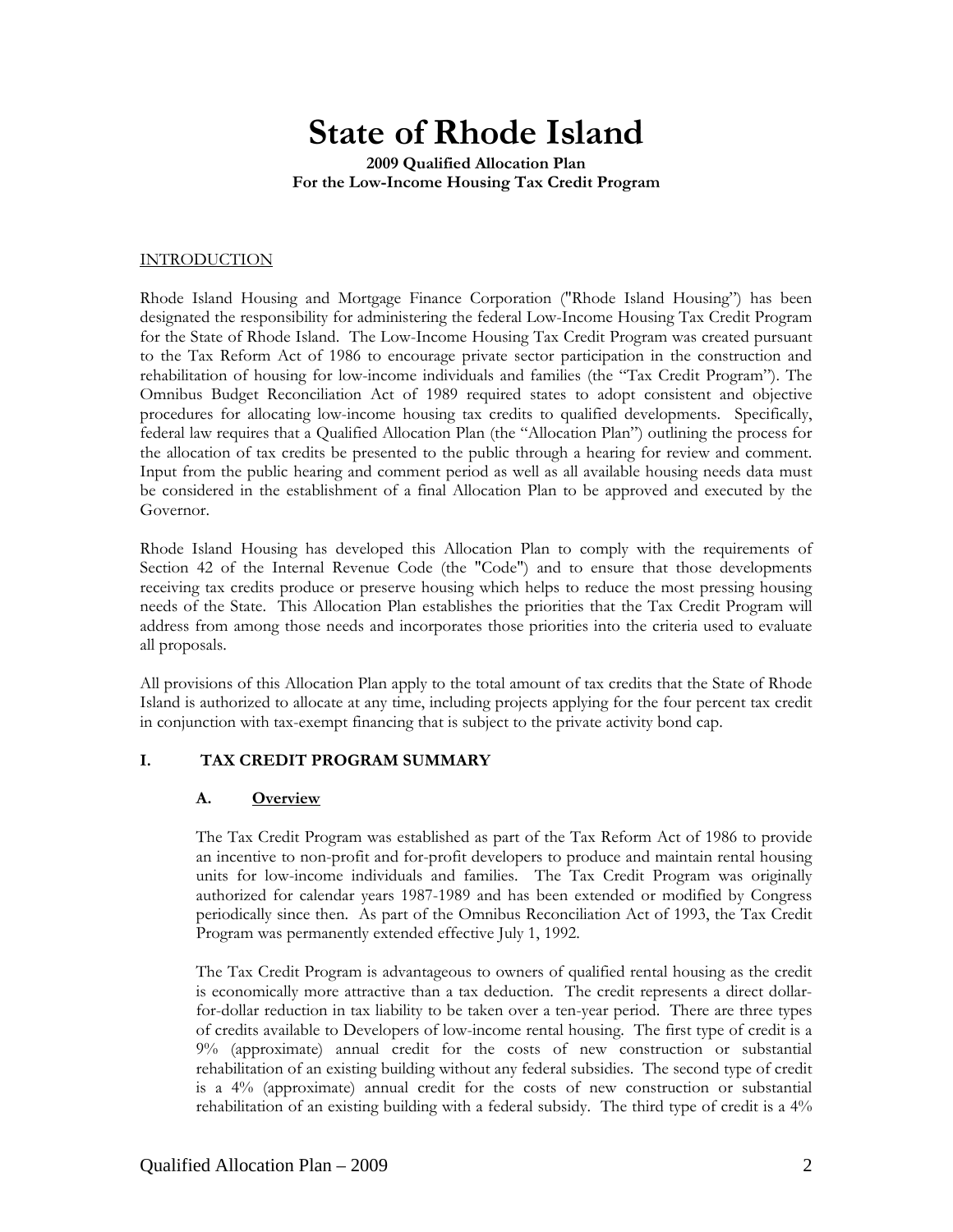(approximate) annual credit for the cost of acquiring an existing building that involves substantial rehabilitation. A specific project may qualify for one type of credit or for a combination of the 4% and 9% credits.

The rates of 4% and 9% are upper limits of available credit percentages that fluctuate based on market conditions. The actual tax credit rates ("Applicable Credit Percentages") applicable to any month are based on monthly prevailing interest rates that are calculated and published by the United States Treasury Department. The amount of the annual credit is calculated to yield a present value of either  $30\%$  ( $4\%$  credit), or  $70\%$  ( $9\%$  credit) of certain eligible costs.

For further information and detailed requirements relating to the different credit types and methods of calculating the credit, refer to Section 42 of the Code.

#### **B. Rhode Island Annual Tax Credit Allocation Pool**

Each state is awarded a limited amount of tax credits annually. Rhode Island receives the small state minimum of \$2,275,000 indexed for inflation. The pool of tax credits may be greater in any year if unused credits are carried forward or if previously allocated credits are returned or rescinded.

If Rhode Island allocates all of its annual per capita credits as well as its tax credits from prior years by the end of any calendar year, the State will qualify for credits from the National Pool. The National Pool is composed of all states' unallocated annual tax credit ceiling, returned or carried forward credits.

#### **C. Needs Assessment and Allocation Priorities**

The Code requires that Rhode Island Housing establish a plan which sets forth the selection criteria which will be considered in allocating tax credits in Rhode Island. The Allocation Plan must include certain statutorily mandated selection criteria, and also encourages criteria that are appropriate to meet local housing needs in Rhode Island.

#### **1) Federal Criteria**

The Code requires that preference for an allocation of credits must be given to developments serving the lowest income tenants, developments which commit to the longest period of affordability, and developments located in a qualified census tract ("QCT") which will contribute to a concerted community revitalization plan in qualified census tracts.

#### **2) Local Criteria**

The Rhode Island Five Year Strategic Housing Plan: 2006 – 2010 is the result of a concerted effort by the state's key housing agencies to develop a consensus-based vision for meeting the needs of Rhode Island's citizens (the "Five Year Plan"). Please refer to the Rhode Island Five Year Strategic Housing Plan available at [www.rhodeislandhousing.o](http://www.rhodeislandhousing./)rg under the link Research and Reports for a full copy including all exhibits. The Five Year Plan includes an analysis of housing needs in Rhode Island, a projected affordable housing production and preservation goal for the next five years, a detailed set of strategies for addressing the identified housing needs, and an Action Plan that sets forth specific actions, tasks, responsible lead parties and timeframes for implementation. The following Local Criteria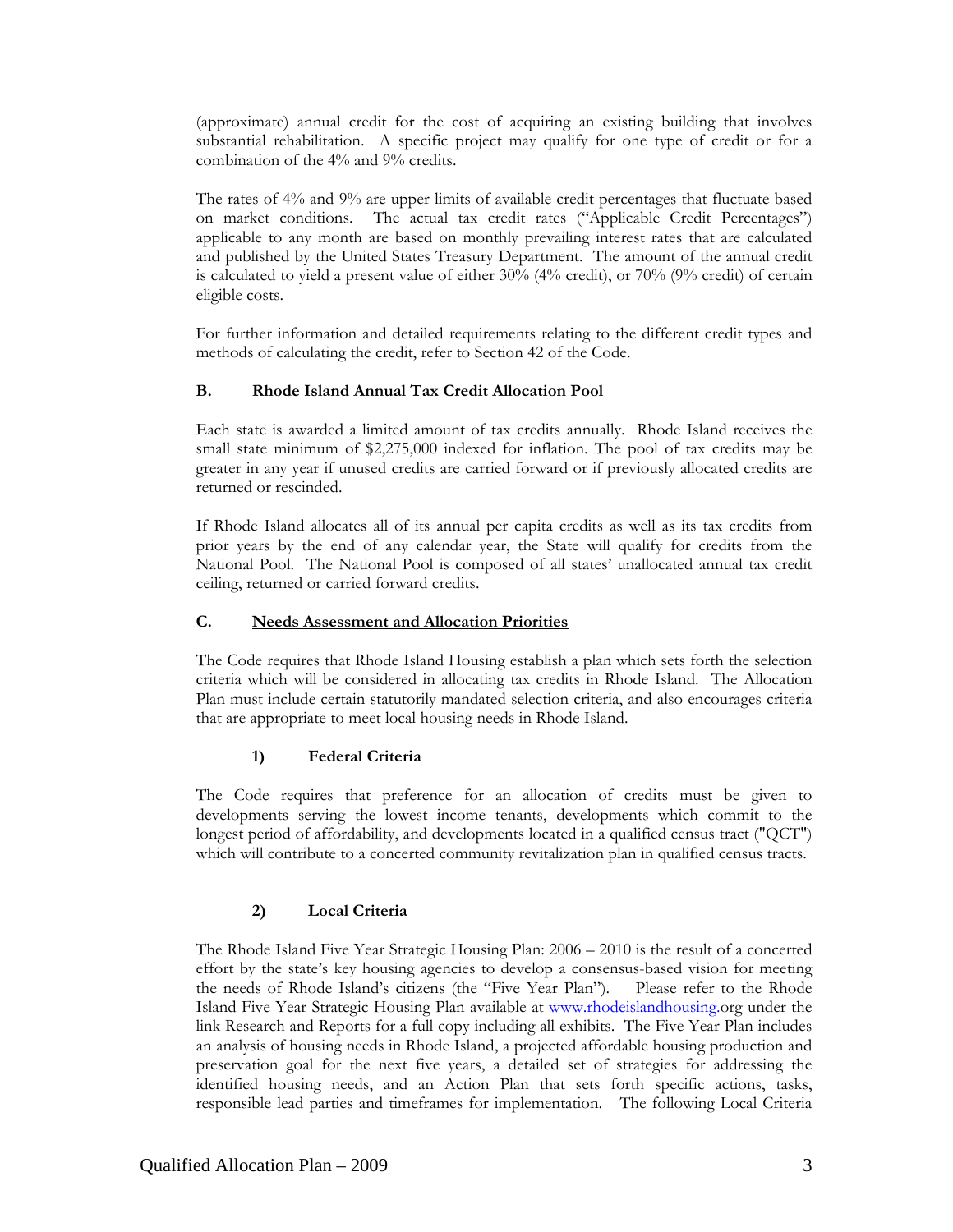shall guide Rhode Island Housing's development goals in conjunction with the Rhode Island Five Year Strategic Housing Plan.

- Growth and Development Centers: Statewide Planning has developed the Rhode Island Land Use 2025 Plan which encourages the development of designated growth centers. These growth centers and development areas envision a mix of commercial and residential uses with access to services, transportation and adequate water and wastewater infrastructure. In addition, all municipalities in Rhode Island have developed affordable housing plans which identify development opportunities within these communities.
- General Needs:

• Transitional and permanent housing for those currently homeless, caused by among other reasons, housing affordability;

Preservation of affordable rental housing threatened by expiring federal subsidies or eligibility for prepaying subsidized mortgages;

Redevelopment of properties that are in foreclosure; redevelopment of abandoned and vacant properties;

Concentration of resources to combine affordable housing and community development in order to encourage investment in Rhode Island's urban areas and new or existing growth or town centers and surrounding neighborhoods;

Assistance to many suburban and rural communities to achieve the 10 percent threshold of the Low and Moderate Income Housing Act;

• Adequate and appropriate housing with supportive services for the very low-income, primarily single-parent households and for members of special needs populations, including the physically disabled, persons with mental illness, victims of domestic violence, veterans, persons with chemical dependencies, and the frail elderly;

Well-planned developments that are sustainable and efficient;

• Additionally, the State faces an overall shortage of decent, safe and sanitary rental units. Thirty-four percent (34%) of the State's population is rent burdened. Seventeen percent (17%) of renters are severely rent burdened and pay more than 50% of their income towards rent. Rhode Island was ranked 14th nationally for renters paying more than 30% of their income towards housing and 7th for homeowners that were cost burdened above the 30% mark. The growth in the number of affordable units has lagged considerably behind household growth, and much of the State suffers from a continually aging housing stock, a significant portion of which is characterized by severe or moderate physical problems such as lead-based paint hazards.

• Housing Needs: To meet the state's goal of at least 10 percent (10%) affordable housing in each community, the state must substantially increase its production of affordable units. A conservative estimate of needs assumes that there is a current deficit of 13,249 affordable units needed in the State. An additional 412 new units are needed to provide permanent housing for homeless families and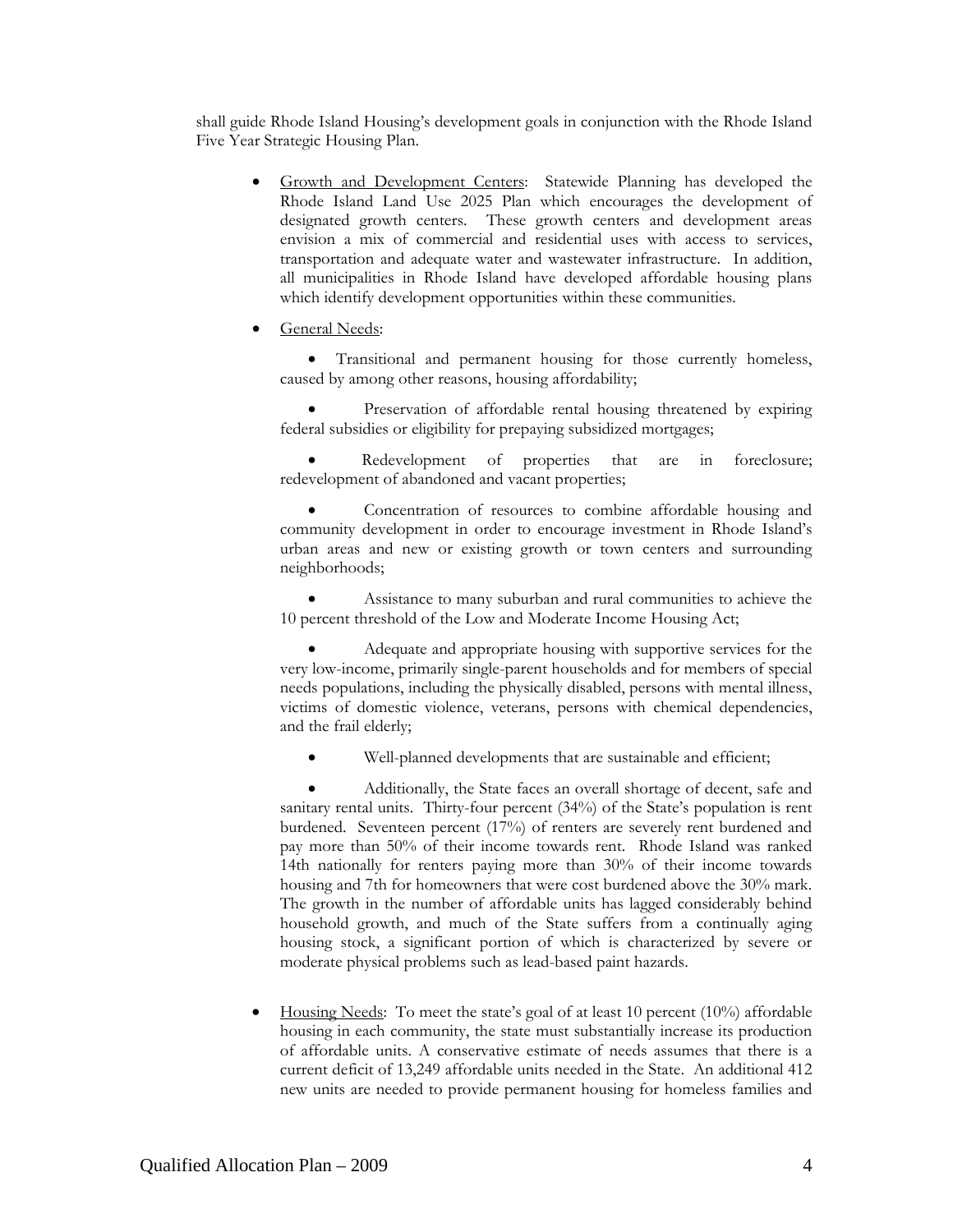persons with disabilities. In total, 5,000 new affordable housing units need to be produced in the next five years in Rhode Island.

- Disproportionate Need: Within the Renters category, there is a disproportionate need among low income households and among extremely low income and low income minority groups.
- Overcrowding: The U.S. Census Bureau defines overcrowding as housing units with more than one person per room. According to the 2000-2005 American Community Survey Census data, 1.2% of Rhode Island residents were overcrowded and .33% were severely overcrowded. The average household size for renter-occupied units was 2.19 people per unit. Rhode Island ranked 36th nationally for overcrowding. While overcrowding occurs throughout the State of Rhode Island, the higher rates of overcrowding exist in Providence and the surrounding cities.
- Lead Based Paint Needs: Due to the age of its housing, Rhode Island has a large number of housing units that may contain lead-based paint hazards. Approximately 250,000 of Rhode Island's 439,837 housing units are affected by lead-based paint. The Rhode Island Department of Health reports that 790 Rhode Island children were poisoned by lead-based paint hazards in 2006. Of the 790, there were 500 newly lead poisoned. The majority of these children live in the State's urban areas.

#### **D. Lock-In of Applicable Credit Percentages**

1) For developments subject to the state cap: Each project's Applicable Credit Percentage will be established based on published rates in effect in one of the following: (i) the month the project is placed-in-service; (ii) the month in which a binding and irrevocable election to lock-in the Applicable Credit Percentage is made between the Owner and Rhode Island Housing or; (iii) at the time of issuance by Rhode Island Housing of a Carryover Allocation Agreement.

This binding and irrevocable election will be made subsequent to a reservation of tax credits and generally before the Carryover Allocation Agreement is signed. The Applicable Credit Percentage election will be made as part of a written binding agreement such as the tax credit reservation letter or the carryover allocation agreement. A selection of a monthly credit percentage will only be valid if the binding agreement is executed by the end of that specific month.

2) For developments utilizing tax exempt bond financing with 4% credit:

The Applicable Credit Percentage can only be locked-in on two occasions—in the month in which the tax-exempt bonds were issued or at the placed-in-service date. Due to the length of time between these two opportunity dates, Developers should seek professional advice to mitigate some of the financial and market risk associated with this election.

3) Under Section 42(h)(7)(D) in allocating a housing credit dollar amount, Rhode Island Housing must specify the applicable percentage and the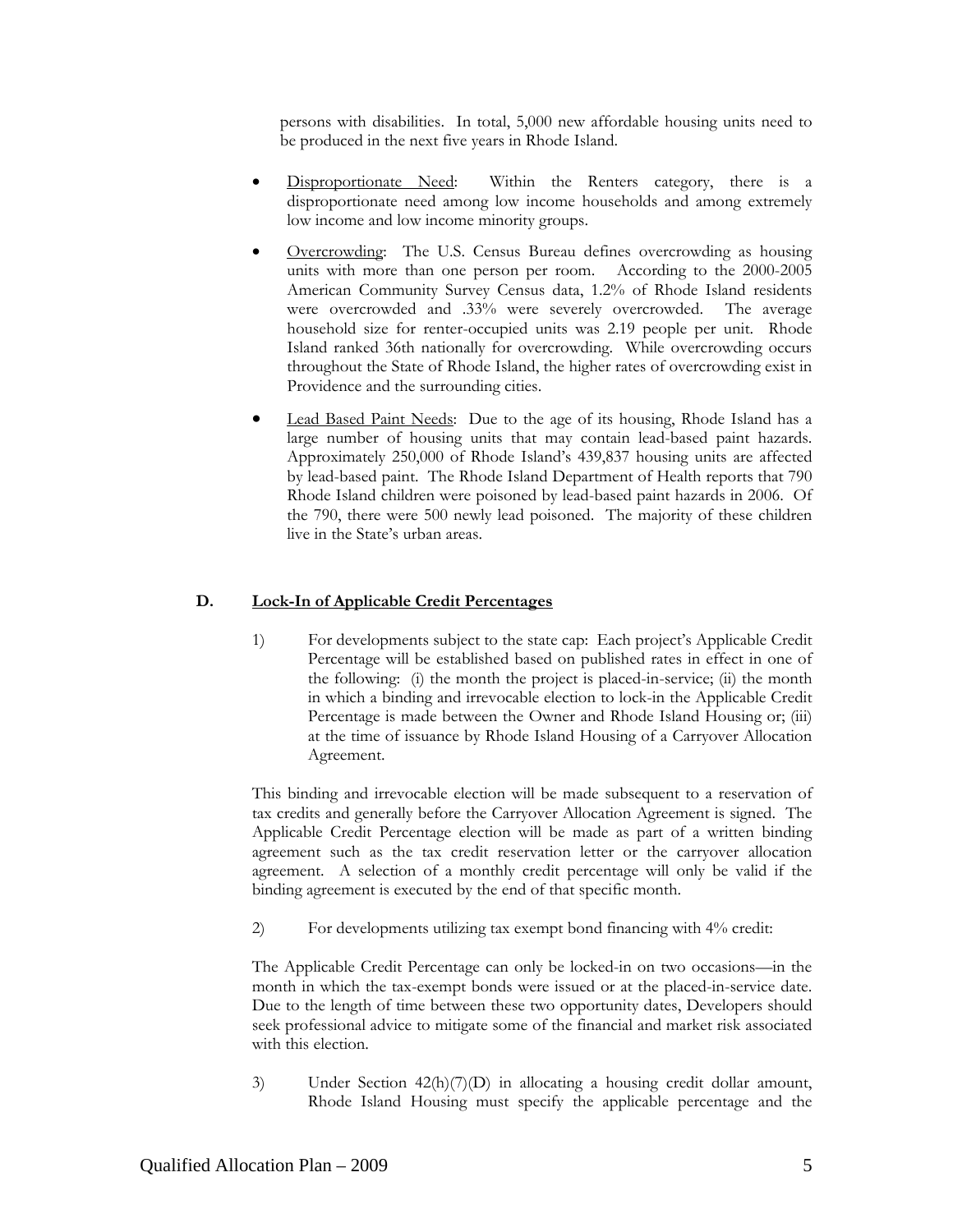maximum qualified basis of the building. The applicable percentage may be less, but not greater than, the appropriate percentage for the month the building is placed in service, or the month elected by the taxpayer under Section  $42(b)(2)(A)(ii)(I)$ . Whether the appropriate percentage is the percentage for the 70-percent present value credit or the 30-percent present value credit is determined under Section 42(I )(2) when the building is placed in service.

For further information and detailed requirements relating to binding credit percentages, refer to Section 42 of the Code.

#### **E. Eligibility Requirements**

To receive an allocation of tax credits, whether from the State's allocated pool (9% credits) or through the use of tax-exempt bond financing (4% credits), a project must meet eligibility requirements under both the Allocation Plan and the Code. While many of these requirements are briefly summarized below, applicants should note that the federal rules governing low-income housing tax credits are complex. All Developers are advised to consult a qualified tax attorney and/or accountant to determine eligibility for the credit. In making this determination, qualified professionals are expected to be current and knowledgeable with all private letter rulings (PLRs) and technical assistance memoranda (TAMs) issued by the Internal Revenue Service ("IRS") which may provide insight to the Service's view regarding eligible basis determinations.

In allocating tax credits, Rhode Island Housing makes no representations to Owners or other parties regarding compliance with the Code, Treasury Regulations or other laws or regulations governing low-income housing tax credits. Neither Rhode Island Housing nor its employees, agents, representatives, Board Members, or employees shall be liable for any matters arising out of, or in relation to, the allocation of low-income housing tax credits.

# **1) Residential Rental Property**

In order for a project to qualify as a low-income housing project, it must be residential property. In general, the project must be: used other than on a transient basis; rented or available for rent on a continuous basis; available to members of the general public; and suitable for occupancy. Facilities providing continuous nursing, medical, or psychiatric care are not considered residential rental units for tax credit purposes. Continual care, however, should not be confused with certain supportive services which can be provided, such as assuring that tenants obtain incidental care, as needed, by facilitating the making of medical appointments and by providing transportation to medical facilities, and by the provision of basic first-aid skills in case of emergencies.

#### **2) Extended Use Period**

The Code requires that the low-income occupancy and rent restrictions be maintained during the initial compliance period of 15 years (Section  $42(I)(1)$ ). In addition, the occupancy restrictions must be maintained for an extended use period of an additional 15 years (Section  $42(h)(6)(D)$ . Rhode Island Housing requires the following:

> a. A Declaration of Land Use Restrictive Covenants ("Declaration") committing to an extended use period of affordability for the qualifying units of at least thirty years and a prohibition during the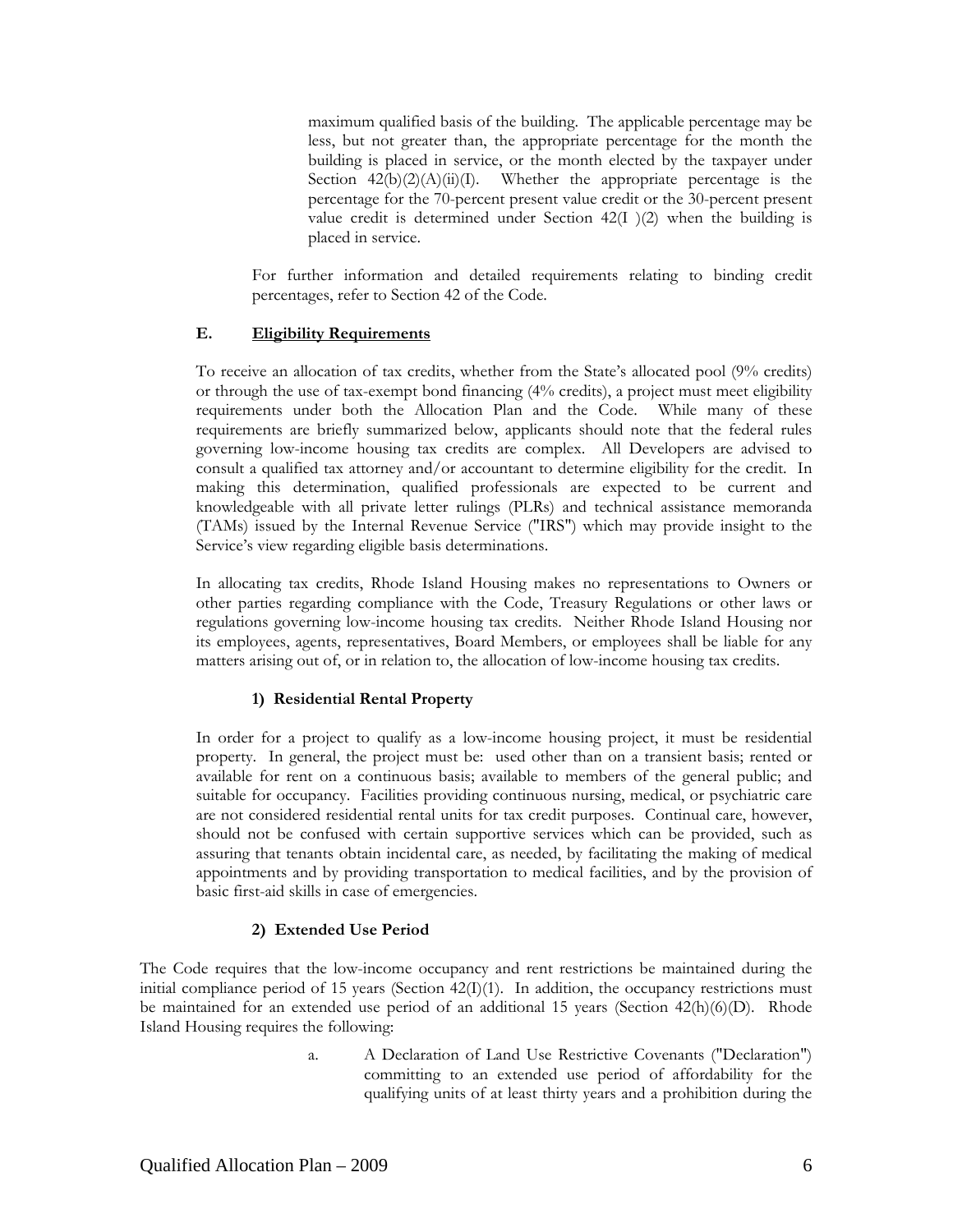entire extended use period – not just the three year vacancy decontrol period – against evicting or terminating of tenancy of existing tenants in low-income units other than for good cause, must be executed by the project owner.

- b. If a development is allocated Credit under the nonprofit set-aside, the current owner (and any new owner) during the compliance period must continue to qualify under that set-aside. The Owner will indicate in the Declaration that they are electing to qualify under the nonprofit set-aside.
- c. For projects financed with tax-exempt bond proceeds, the required extended use period of affordability will be the greater of (i) the period that the tax-exempt bonds remain outstanding or (ii) forty years.
- d. The owner must waive the right to seek termination of the Declaration by petitioning Rhode Island Housing to find a buyer of the development as provided in Section  $42(h)(6)(E)(I)(II)$ .
- e. Regulatory Agreement. In addition to the Declaration, Rhode Island Housing requires that a Regulatory Agreement be recorded prior to any lien documents and not subject to termination in the event of foreclosure. The development owner may be required to have all lien holders of a Development complete and sign a subordination to the Regulatory Agreement that will subordinate their liens to the provisions of the Regulatory Agreement.

#### **3) Rent and Tenant Income Restriction**

The project must meet certain tenant income and rent restrictions:

a. Income Restrictions:

The Project must elect one of the following Minimum Set-Asides:

at least 20 percent of the rental units in the project must be rent restricted for and occupied by households with incomes no higher than 50 percent of the Area Median Gross Income ("AMGI"), adjusted for family size;

**OR**

at least 40 percent of the rental units must be rent restricted and occupied by households with incomes no higher than 60 percent of the AMGI, adjusted for family size.

b. Rent Restrictions:

The gross rent charged to a tenant (including utilities) cannot exceed 30% of the deemed income limit for a qualified low-income household at 50% or 60% of AMGI adjusted for family size, assuming 1.5 persons per bedroom. A table of qualified rents is located in the Developers Handbook.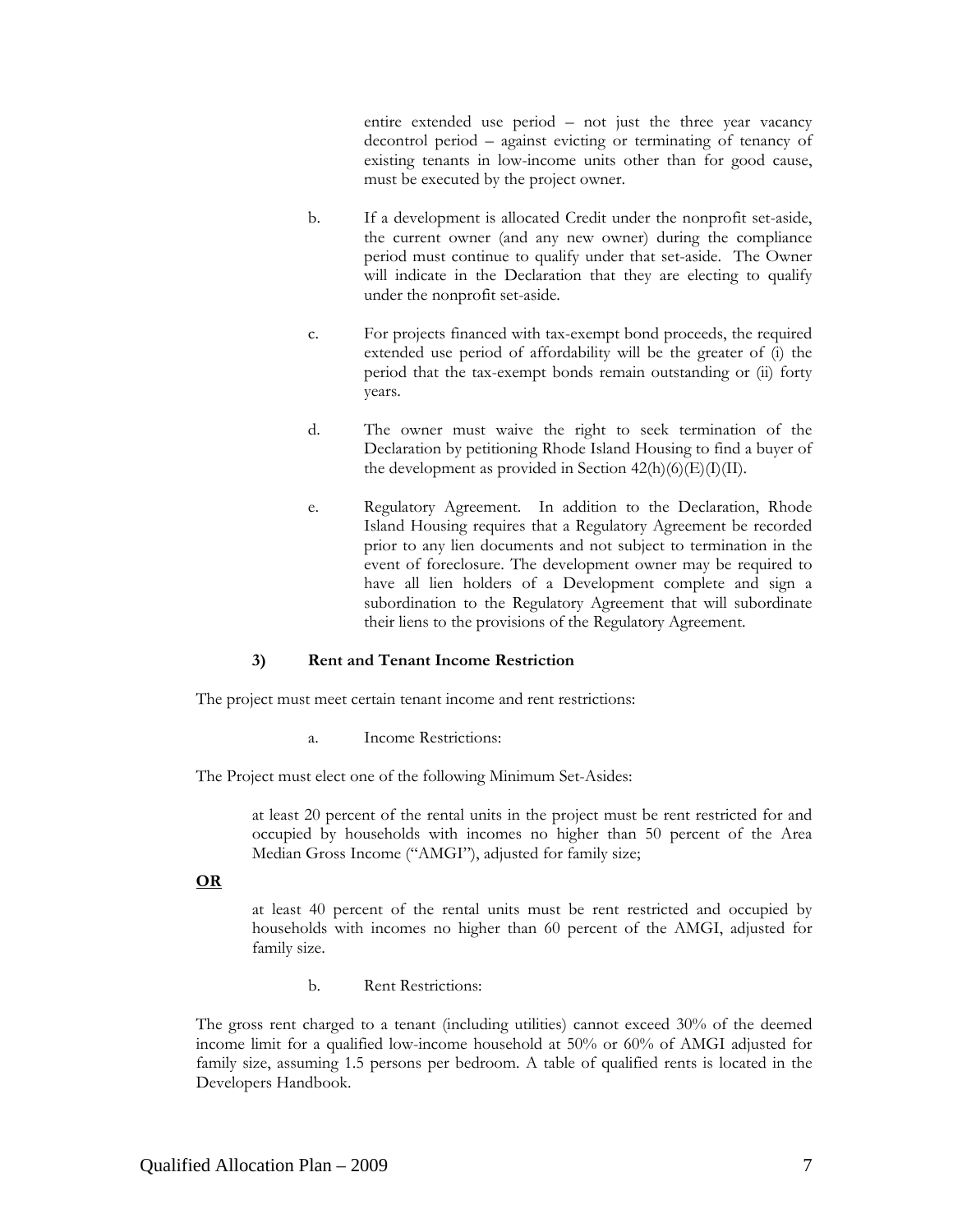For more information on tenant income and rent restrictions, including rules for calculating rents, see Section 42 of the Code.

#### **4) Least Amount of Tax Credit Necessary for Project Feasibility**

 The Code requires that Rhode Island Housing allocate credits in the minimum amount necessary for the financial feasibility of the project and its continued viability as a qualified low-income housing project throughout the credit period.

 Rhode Island Housing must evaluate the amount of the credit at three specific times: (1) at the time of application, (2) at the time of reservation, and (3) at the time the building is placed-in-service and an IRS Form 8609 is issued. Rhode Island Housing will consider the proposal's distribution of the tax benefits between direct development costs, soft costs, fees, operating reserves and other costs and evaluate the need for tax credits to fill the gap after other financing sources and subsidies have been taken into account. Sponsors will be required to certify the source and value of other subsidies and funding for the proposal.

#### **5) Minimum Property Standards**

Projects must meet state or local health or building codes or regulations. Corrections necessary to repair code violations must be specified in a rehabilitation work plan. The Developer will be required to provide certification or to demonstrate to Rhode Island Housing that any code violations have been corrected upon construction completion. Compliance with health, safety and building codes is an ongoing obligation; noncompliance may result in penalties and/or recapture of credit.

#### **6) Placed-In-Service Requirements**

Rhode Island Housing will allocate credits only to projects which can be reasonably expected to become eligible for the credits in the year in which the Developer is to be awarded tax credits. This means that projects must either be able to be placed-in-service in that year or have incurred more than ten percent (10%) of their reasonably anticipated project basis by the later of six months after reservation or year-end. Placed-in-service generally refers to the issuance of the first Certificate of Occupancy for each building in the project.

#### **7) Minimum Rehabilitation Requirements**

The Code requires that tax credit projects involve minimum rehabilitation expenditures. For a building to be substantially rehabilitated, the expenditures during any 24-month period must be at least the greater of: (a) ten percent (10%) of the depreciable basis of the building determined as of the first day of the 24-month period; or, (b) an average of \$3,000 per low income unit. Exceptions may apply for properties acquired from government entities and "expiring use" properties.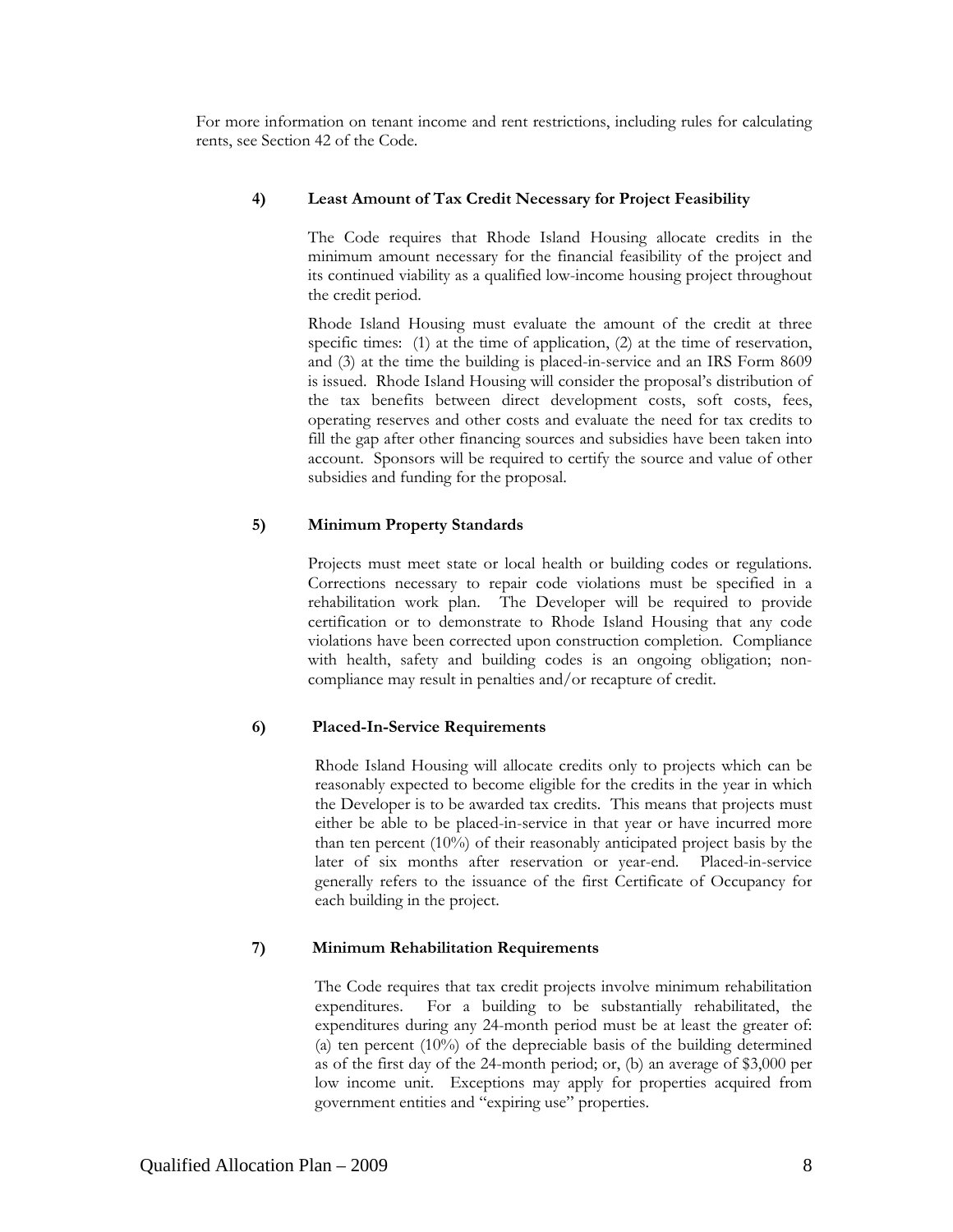#### **8) Ten Year Placed In Service Restriction**

To be eligible for the acquisition credit, buildings may not have been placed in service within the last ten years. Generally, a transfer of the building results in a new placed-in-service date if, on the date of the transfer, the building is occupied or ready for occupancy. Exceptions may apply to certain property transfers and expiring use properties. In cases involving the purchase of a development that previously utilized low-income housing tax credits for acquisition, the property may not be eligible for acquisition credit from the second purchase until the completion of the initial 15-year compliance period. According to a recent private letter ruling released by the Internal Revenue Service (Private Letter Ruling 200502019), transfers of 99 percent partnership interest do not result in a new "placed in service" date. However, always consult with a tax specialist for questions of specific project eligibility.

#### **9) Community Service Facilities**

The portion of a residential building used as a community service facility may be eligible for the Tax Credit Program. A community service facility is a facility designed to primarily serve individuals whose income is 60 percent or less of area median income. No more than 10% of the total basis of the building may come from the community service facility portion of the building.

#### **10) Market Study**

Prior to closing, Rhode Island Housing requires that a comprehensive market study conforming to the National Council of Affordable Housing Market Analysts (NCAHMA) standards be conducted as a condition of credit allocation analyzing the market area, including the depth and breadth of demand, comparable properties and rates, comparable operating expenses, market absorption rates as well as a study of the needs of the prospective population. This study will be completed by a disinterested party commissioned by Rhode Island Housing and at the Developer's expense.

#### **11) Native American Housing Assistance**

Assistance provided under the Native American Housing Assistance and Self-Determination Act of 1996 (NAHASDA) will not be taken into account in determining whether a building is federally subsidized for purposes of the Tax Credit Program. Therefore, such buildings will qualify for 9% credit as deeper targeting consistent with the rules for HOMEfinanced projects (i.e. 40 percent of the units at 50 percent of area median income).

#### **12) Homeownership Option**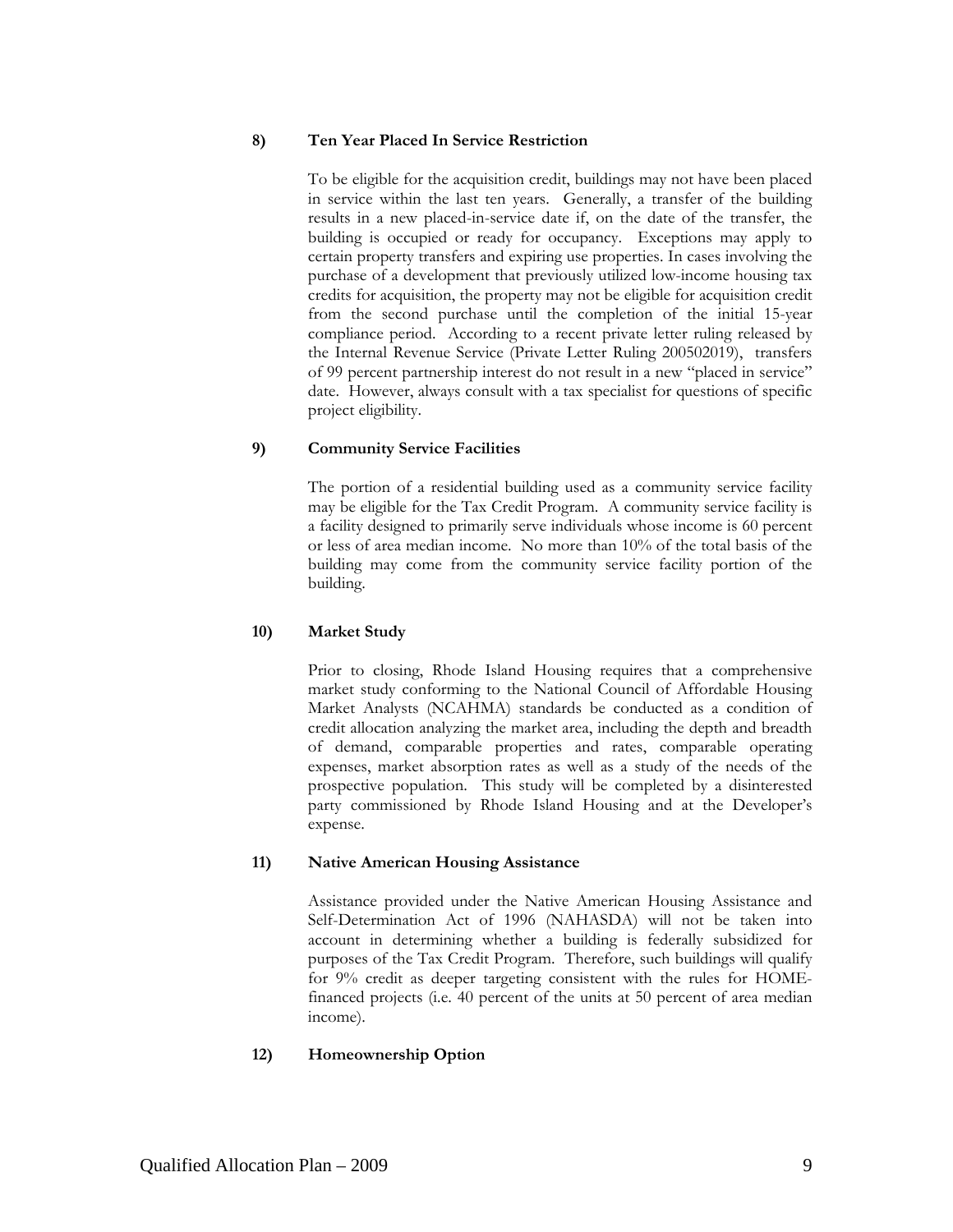Developers electing to convert to homeownership at the end of the 15-year compliance period may do so under the Code. Rhode Island Housing will approve no more than one (1) conversion application per calendar year. As these developments will be rental housing for a minimum of fifteen years, they will be underwritten as a rental development and are subject to the same underwriting criteria set forth in the Developers' Handbook.

#### **F. HUD Qualified Census Tracts/Difficult-To-Develop Areas**

Projects located in the United States Department of Housing and Urban Development's ("HUD") designated qualified census tracts ("QCTs") or difficult-to-develop areas ("DDAs") may be eligible for additional tax credits. DDAs are designated annually by HUD as updated income and Fair Market Rent ("FMR") data become available.

QCTs are defined as any census tract (or equivalent geographic area) in which at least 50% of the households have incomes of less than 60% of the AMGI **or** census tracts which have a poverty rate at or above 25 percent. HUD periodically publishes the list of new QCTs in Rhode Island.

A DDA is defined as any area that has high construction, land, and utility costs relative to the Area Median Gross Income ("AMGI"). For further information on limitations on these designations, refer to Federal Register Volume 69, No. 229/ Tuesday, November 30, 2004. The designations of QCTs under section 42 of the Code published December 12, 2002, as supplemented on December 19, 2003, remain in effect.

HUD Notice of September 18, 2007 set forth in the Federal Register / Vol. 72, No. 180. revises the definition of the Effective Date for DDAs and the application of DDAs to tax credit developments in a notice published in the Federal Register on September 28, 2006 (71 FR 57234). The 2008 lists of Qualified Census Tracts and the 2008 lists of DDAs that are not part of the GO Zone Designation are effective: (1) for allocations of credit after December 31, 2007; or (2) for purposes of Section 42(h)(4) of the Code, if the bonds are issued and the building is placed in service after December 31, 2007. If an area is not on a subsequent list of DDAs, the 2008 lists are effective for the area if (1) the allocation of credit to an applicant is made no later than the end of the 365-day period after the submission to the credit-allocating agency of a complete application by the applicant, and the submission is made before the effective date of the subsequent lists; or  $(2)$  for purposes of Section 42(h)(4) of the Code, the bonds are issued or the building is placed in service no later than the end of the 365-day period after the applicant submits a complete application to the bond-issuing agency, and the submission is made before the effective date of the subsequent lists, provided that both the issuance of the bonds and the placement in service of the building occur after the application is submitted.

The additional credits available to projects falling within the definitions of either or both of these categories are derived by increasing the project's eligible basis for the new construction or substantial rehabilitation portion of the project by up to 30%. The actual increase in basis is determined at the discretion of the allocating agency pursuant to its analysis of the maximum amount of subsidy necessary to complete the project. The 30% increase is not available for the costs associated with the acquisition portion of any project.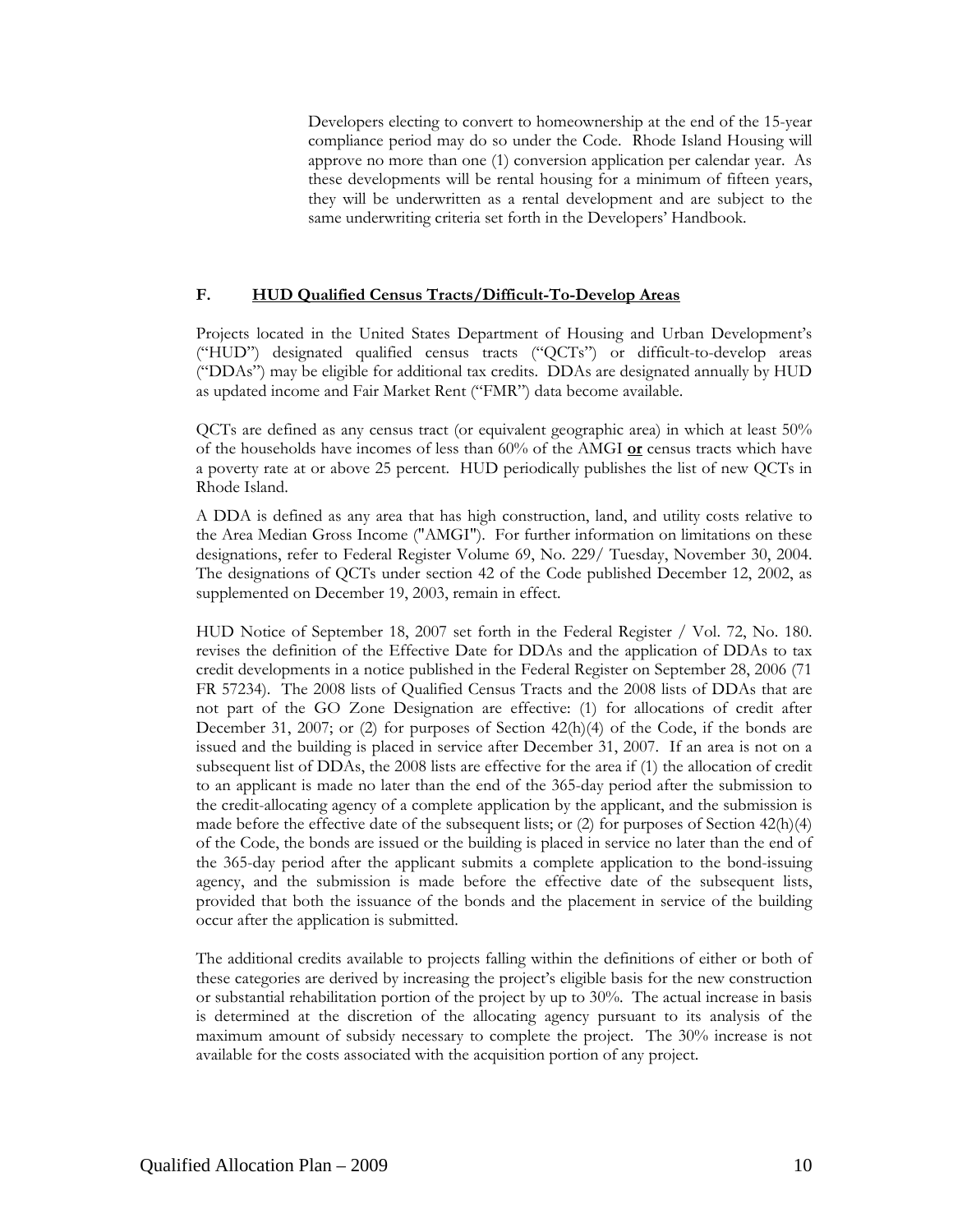#### **G. HUD Subsidy Layering Guidelines**

All projects submitted to Rhode Island Housing that may receive low-income housing tax credits in combination with any form of HUD housing assistance will be subject to the subsidy layering review guidelines of Section 911 of the Housing and Community Development Act of 1992. These requirements are designed to ensure that participants in affordable multi-family housing developments do not receive excessive compensation by combining various HUD housing assistance with assistance from other federal, state, or local agencies. The guideline standards are divided into three categories: Builder's Profit, Developer's Fee, and Syndication Expenses. HUD has established safe harbor and ceiling standards for each of these categories. Housing credit agencies may perform the subsidy layering review function provided the agency certifies to HUD that it will properly apply the guidelines. Rhode Island Housing has assumed these responsibilities.

In accordance with Section 911 of the Housing and Community Development Act of 1992 and the Published Guidelines for Subsidy Layering, the following standards will be applied to all developments subject to subsidy layering:

- 1) Builder's Profit for developments subject to subsidy layering, up to 6 percent of construction costs will be allowed for builder's profit, 2 percent of construction costs for builder's overhead, and 6 percent of construction costs for general requirements. For those developers where there is an identity of interest between the owner and the general contractor, the maximum amount of builder's profit allowed is 50% of the amounts referenced in the current Program Bulletin. Note also that for projects subject to section 911 Subsidy Layering reviews, alternative general contractor fee limits may apply. Any changes specific to Rhode Island Housing's fee limits will be outlined in the current Program Bulletin.
- 2) Developer Fees The safe harbor for Developer's fees is 10 percent, including developer overhead, of the total development cost of the project not including developer fee and operating reserve. Rhode Island Housing may approve exceptions to the safe harbor standard and allow developer's fees of up to 15 percent of the total development cost of a project. Incentive Developer Fees may be provided in some instances as outlined in the current Program Bulletin.
- 3) Syndication Expenses The safe harbor limits for syndication expenses, excluding bridge loan costs, are (a) 10 percent of gross syndication proceeds for private offerings and (b) 15 percent of gross syndication proceeds for public offerings. Rhode Island Housing may approve exceptions to these percentages allowing up to 15 percent of gross syndication proceeds for private offerings and up to 24 percent of gross syndication proceeds for public offerings.

 In addition, for each development, Rhode Island Housing will establish an applicable market rate for equity. This market rate will be used to determine the net syndication proceeds at the project's placed-in-service date. The rate will be based upon the development's market value, comparable syndications, and/or Rhode Island Housing's estimation of market trends.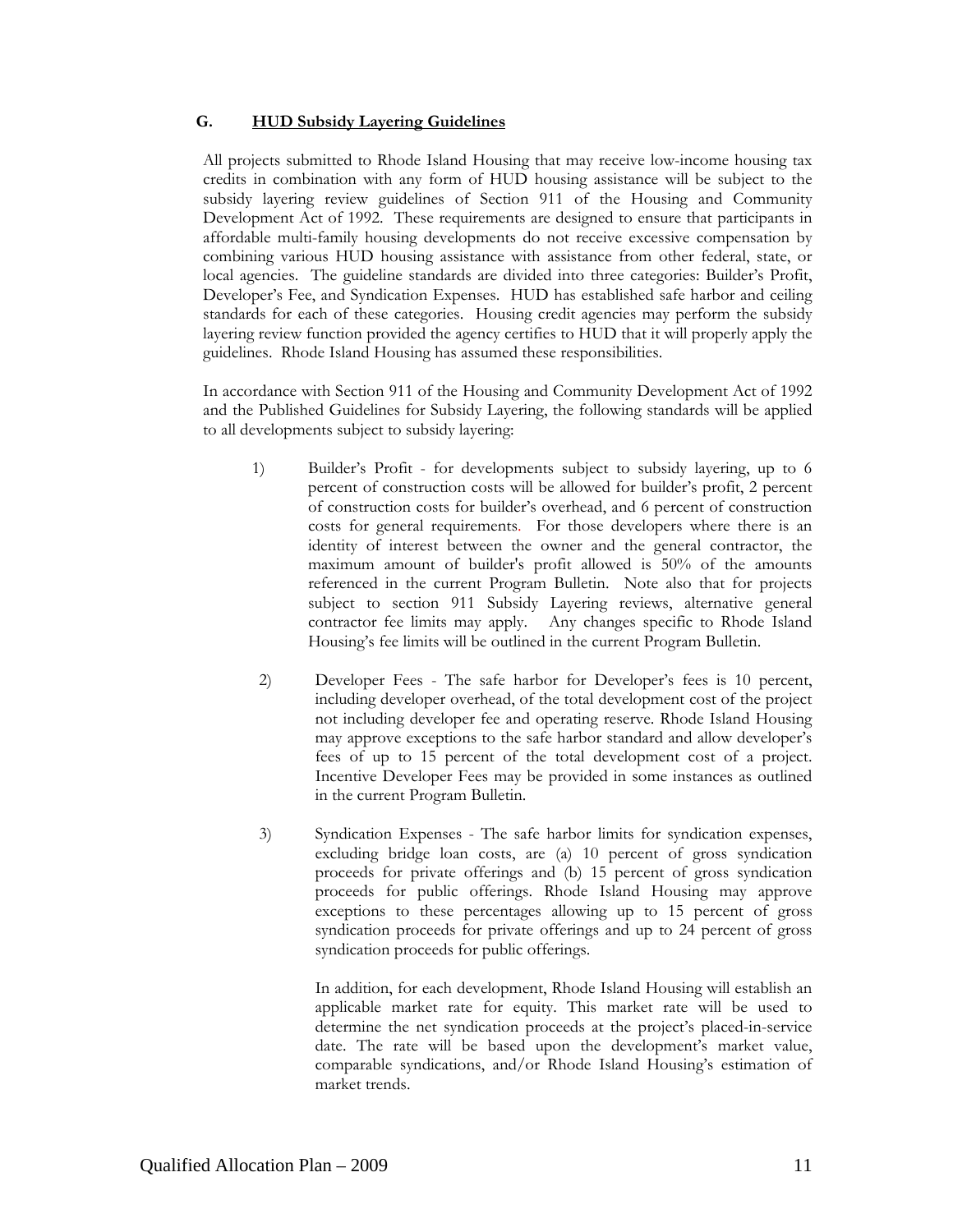#### **H. Single Room Occupancy Units**

Federal law requires that a low-income unit may not be used on a transient basis. In general, tax regulations require a minimum of a six month lease. However, an exception may apply for single room occupancy units that are rented on a month-to-month basis or for longer periods.

## **I. Housing for the Homeless**

The tax credit has become a substantial resource for permanent supportive housing for the homeless. The portion of a building used to provide supportive services may be included in the qualified basis. Permanent supportive housing for the homeless must contain sleeping accommodations and kitchen and bathroom facilities and be located in a building providing services to the homeless.

## **J. Handicapped Accessibility**

Tax credit projects must comply with all applicable federal and state statutes and regulations regarding the operation of adaptable and accessible housing for the handicapped.

## **K. Affirmative Action/Equal Employment Opportunity ("EEO")**

Rhode Island Housing is committed to affirmative action and EEO. We have established minimum workforce utilization goals for Minority Business Enterprises and/or Women Business Enterprises ("MBE/WBE"), and monitor construction projects for compliance with these goals. All developments receiving funding under the Rental Production Program must use best efforts to (a) award at least 10% of the total construction contract dollar amount to minority and female owned businesses, and (b) ensure that at least 10% of labor hours for all trades are performed by minorities and/or women. Developers are encouraged to exceed the minimum goals set by Rhode Island Housing. Note that only those businesses included in the Rhode Island Department of Administration's Directory of Certified Minority and Women Business Enterprises will be recognized in measuring the minority and women business and workforce utilization goals. Further note that for purposes of measuring these goals, Rhode Island Housing does not include persons of Portuguese descent as a recognized minority.

All sponsors receiving an allocation of credits from Rhode Island Housing must enter into an Affirmative Action Agreement detailing specific affirmative action goals and definitive, aggressive strategies and action steps to ensure that such goals are achieved.

#### **L. Industry Recommended Standards**

In evaluating and underwriting housing development proposals, Rhode Island Housing is guided by or generally follows industry recommended standards developed by the National Council of State Housing Agencies (NCSHA). These NCSHA recommended standards are set forth in the Rhode Island Housing Developers Handbook.

#### **II. APPLICATION PROCESS, RANKING METHOD & REVIEW CRITERIA – 9% CREDITS**

# **A. Funding Rounds**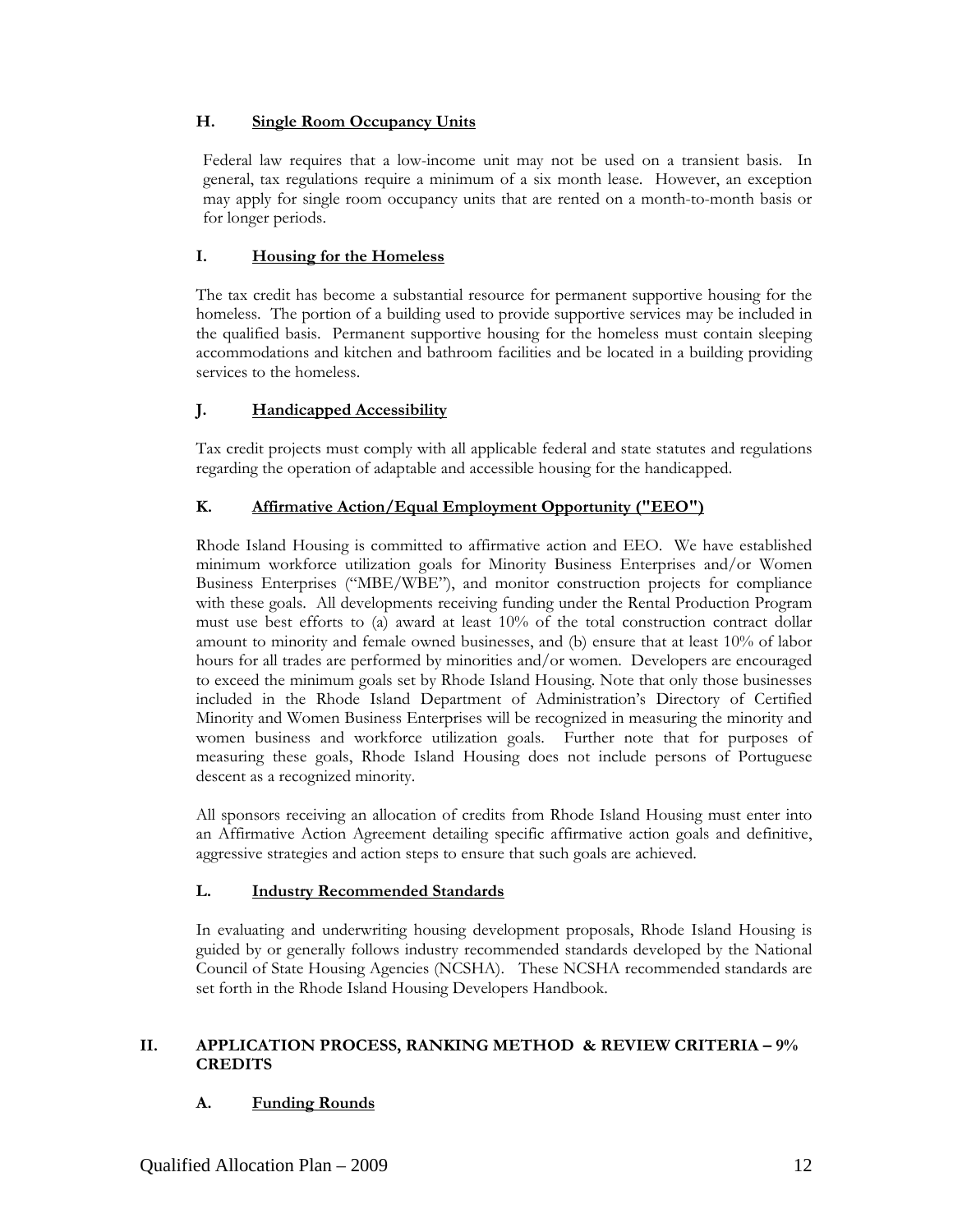Rhode Island Housing may hold up to three competitive funding rounds each year. Funding rounds will be announced by Rhode Island Housing via Program Bulletin and/or issuance of a Request for Proposals ("RFPs"), and by advertisement in local print media. Rhode Island Housing may adjust the number or timing of funding rounds if required by the passage of federal legislation or adoption of IRS rules and regulations, to accommodate variations in demand for the supply of the credit, or for other compelling circumstances. Rhode Island Housing reserves the right to create an official waiting list for the Tax Credit Program for proposals which demonstrate considerable merit but for which allocable credit is not available.

During the review period, staff will determine the need for the credit and the financial feasibility of the proposals; however, this determination is not a warranty by Rhode Island Housing of the feasibility or viability of any proposal. Rhode Island Housing reserves the right to rescind reservations of tax credits for projects in the event that Rhode Island Housing determines that the project is unfeasible as proposed or that a change in circumstances has materially altered the proposal as submitted and approved. Any such rescissions shall be in writing and provided to the applicant.

The anticipated schedule for LIHTC reservations is as follows:

## **First Funding Round**

| RFP issuance                                                                                                                  | On or about mid-August.                  |
|-------------------------------------------------------------------------------------------------------------------------------|------------------------------------------|
| Proposals submission deadline                                                                                                 | On or about the first Friday in October. |
| Reservation decisions rendered by Rhode   At the December or January Board Meeting<br>Island Housing's Board of Commissioners |                                          |

# **Additional Funding Rounds (if needed)**

Additional funding rounds will be conducted if necessary to allocate remaining credits or returned credits. Rhode Island Housing reserves the right to limit competition in subsequent competitive funding rounds to proposals that were submitted in the first and/or second competitive funding round.

Rhode Island Housing reserves the right to reserve available credits to award outside of competitive funding rounds to projects which were previously awarded credits and which either have (a) returned their previously awarded credits to Rhode Island Housing for use by other developments pursuant to an agreement with Rhode Island Housing or (b) qualify for and can demonstrate a need for additional credits to meet project feasibility requirements. Rhode Island Housing reserves the right to award any additional credits received during any year to qualified projects that were previously placed on a waiting list in prior rounds. Rhode Island Housing may consider making a reservation of tax credits for qualified application(s) received outside the context of the first or subsequent funding rounds if tax credits are available from the previous year. In such event, a general priority will be given to projects which best demonstrate readiness to proceed, and/or projects which have previously received credit awards from Rhode Island Housing.

#### **B. Project Selection Process**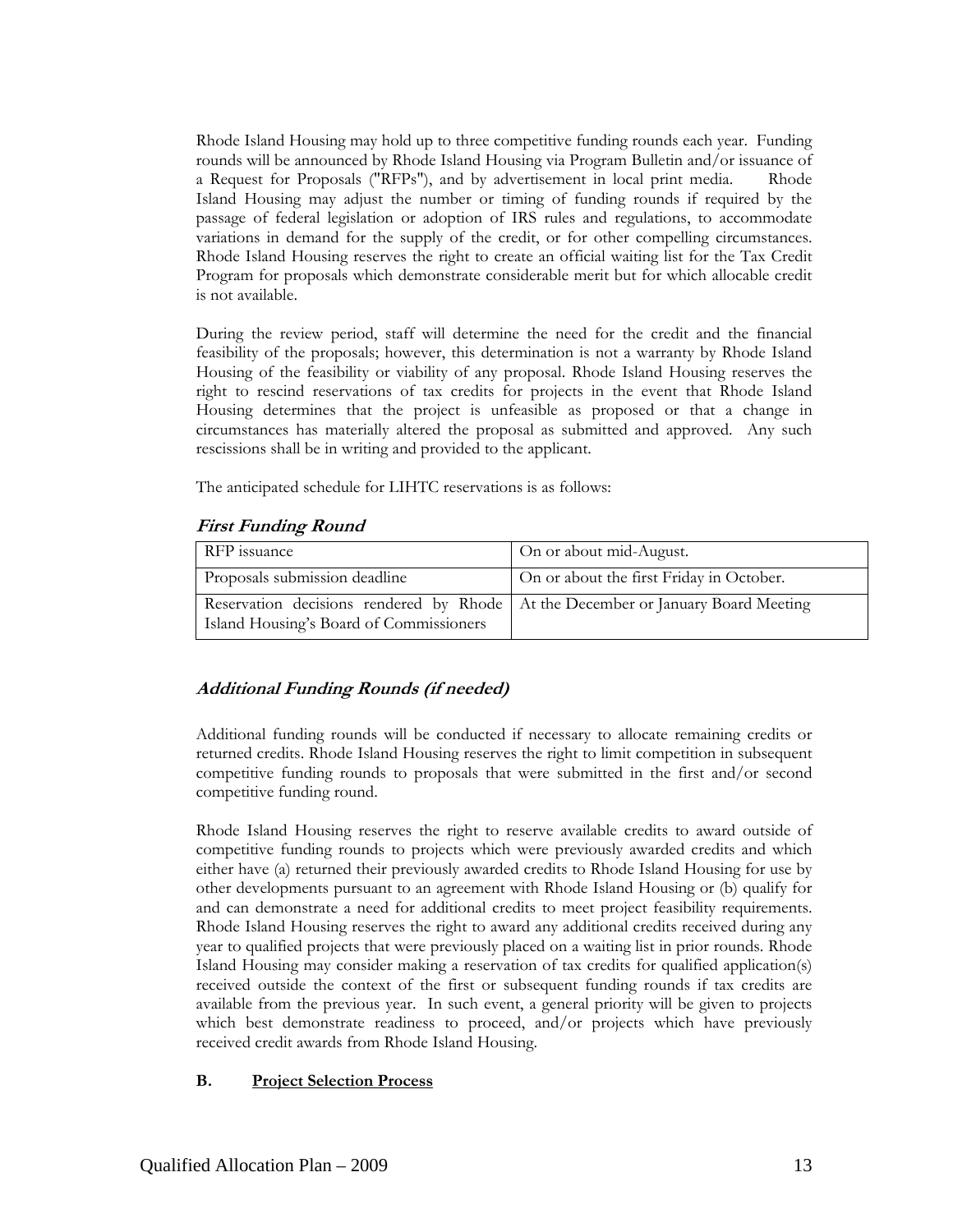Rhode Island Housing's selection process for allocating tax credits is designed to select proposals which address the State's housing needs priorities identified in the Rhode Island Five Year Strategic Housing Plan: 2006-2010 as well as the federal criteria included in the Tax Code. Proposals will be subject to a comparative evaluation process based on the review criteria stated below. An aggregate assessment ranking will determine the order in which proposals will be funded based on available resources.

In the comparative review process, each proposal will be evaluated against other proposals in the competitive funding round for each review criteria category. An aggregate assessment will be made to consider all aspects of the development proposal and numerical rankings will be made to determine the order of project selection and funding. Factors considered in determining the aggregate assessment ranking include, but are not limited to, the comparative review rankings, demonstrated need, local community needs and priorities, total development cost, industry recommended standards, leveraging outside resources, long-term feasibility, application quality, program compliance and the goals of Rhode Island Housing.

Aggregate assessment rankings in no way guarantee an award of tax credits to a particular development. During proposal review and throughout the tax credit allocation process, Rhode Island Housing will utilize its sound and reasonable judgment and it will exercise its discretion consistent with sensible and fair business practices. Rhode Island Housing reserves the right not to reserve tax credits to any applicant or project, regardless of the proposal's aggregate assessment ranking, if it determines, in its sole and absolute discretion, that 1) a reservation for any applicant or project does not further the purposes and goals set forth in this plan; 2) available resources are not sufficient to fulfill a tax credit request; 3) there exists an over-concentration of projects in a specific geographic location; or 4) there exists an over-concentration of specific production types (e.g. new production, assisted living, preservation or capital upgrades). In addition, Rhode Island Housing reserves the right to adjust aggregate assessment rankings or rescind a reservation of tax credits if there is a material change in the project which adversely affects the achievement of stated goals and/or diminishes the proposal's ability to address documented housing needs.

If Rhode Island Housing allocates tax credits from the Tax Credit Program outside of the priorities and selection criteria set forth in this Allocation Plan, we will provide a written explanation of our decision to the general public.

#### **C. Tax Credit Review Criteria**

The tax credit allocation review criteria fall into two categories: Threshold Criteria and Comparative Criteria. Generally, only proposals that satisfy the Threshold Criteria will be considered under the Comparative Criteria.

#### **1. Threshold Criteria**

- a) Site control: All sponsors must demonstrate site control in the form of a deed, current option, purchase and sales agreement, designation from a public authority, or a sound, feasible plan for obtaining site control within the funding period.
- b) Readiness to Proceed: All sponsors must demonstrate readiness to proceed. Such judgments will be made on the basis of evidence of the sponsor's ability to incur more than ten percent of the project's reasonably anticipated eligible basis by the later of six months after reservation or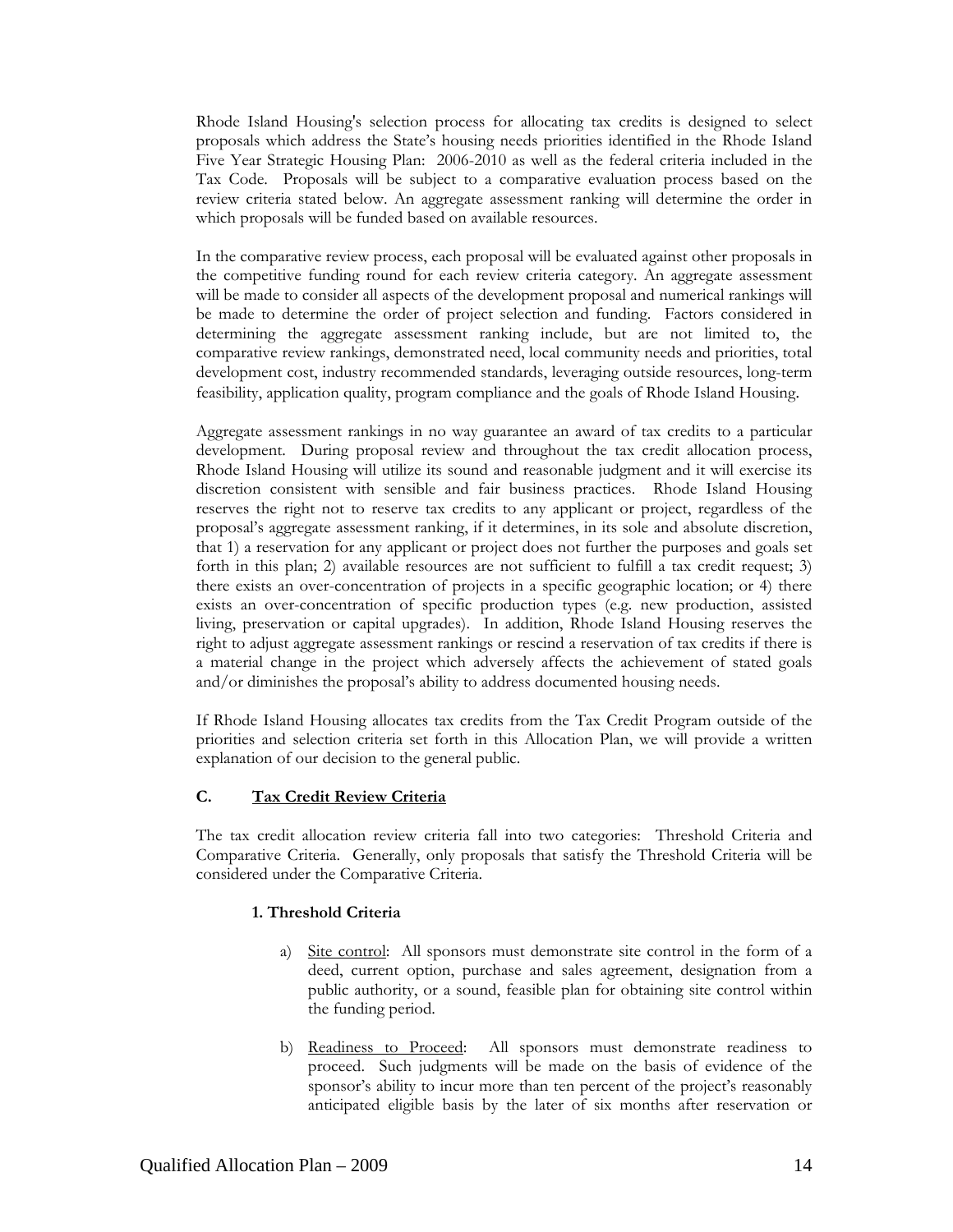December 31 of the year in which the LIHTCs are allocated; availability or ability to secure in a timely manner all financing commitments required to achieve project feasibility; and likelihood of expeditiously moving the project to construction (based upon status of acquisition of property, land use and zoning approvals, and environmental/historical reviews).

- c) Creditworthiness and Good Standing: Rhode Island Housing reserves the right to deny tax credits to any proposal where (i) any materially participating entity (owner or management agent) is not in good standing regarding compliance monitoring of other tax credit projects; or (ii) any partner, sponsor or other key development team member has been determined by Rhode Island Housing to be uncreditworthy. Creditworthiness takes into consideration management capabilities, character, and capacity.
- d) Financial Feasibility: Rhode Island Housing reserves the right to deny tax credits to any applicant of a proposal for which adequate funding sources have not been identified for all development costs. While commitments from these sources do not have to be secured before applying for tax credits, the applicant must be able to demonstrate to the allocating agency's satisfaction that the sources identified are reasonably likely to be available to the Developer within a time frame which facilitates readiness to proceed as noted above.

#### **2. Comparative Criteria**

a) Development Team Capacity: The development team will be evaluated for professional capacity to plan, build, market, and operate the proposed development. The performance record of the sponsor, consultant, architect, management agent and contractor will be measured by the quality and quantity of previous development, design, construction and property management efforts, as well as affirmative action records. Each team member is expected to demonstrate satisfactory prior experience on projects of similar scale and complexity; to have satisfactory professional references; and to devote sufficient staffing and resources to complete the proposed development. If a development team member does not have satisfactory prior experience, a written plan must be submitted to outline how this technical capacity will be achieved. The mortgagor and contractor will also be evaluated for creditworthiness and financial capacity. The composition of a non-profit sponsor's Board of Directors and the tenure of its respective members will be given significant consideration.

Construction contract prices shall be determined in the most effective manner and only in a manner approved by Rhode Island Housing.

For service-enriched housing proposals, development team members will also be evaluated on the basis of demonstrated success in (i) the development, design and construction of housing with supportive services; and (ii) the planning and delivery of services including adequacy of staffing and/or oversight of third party contracts for services.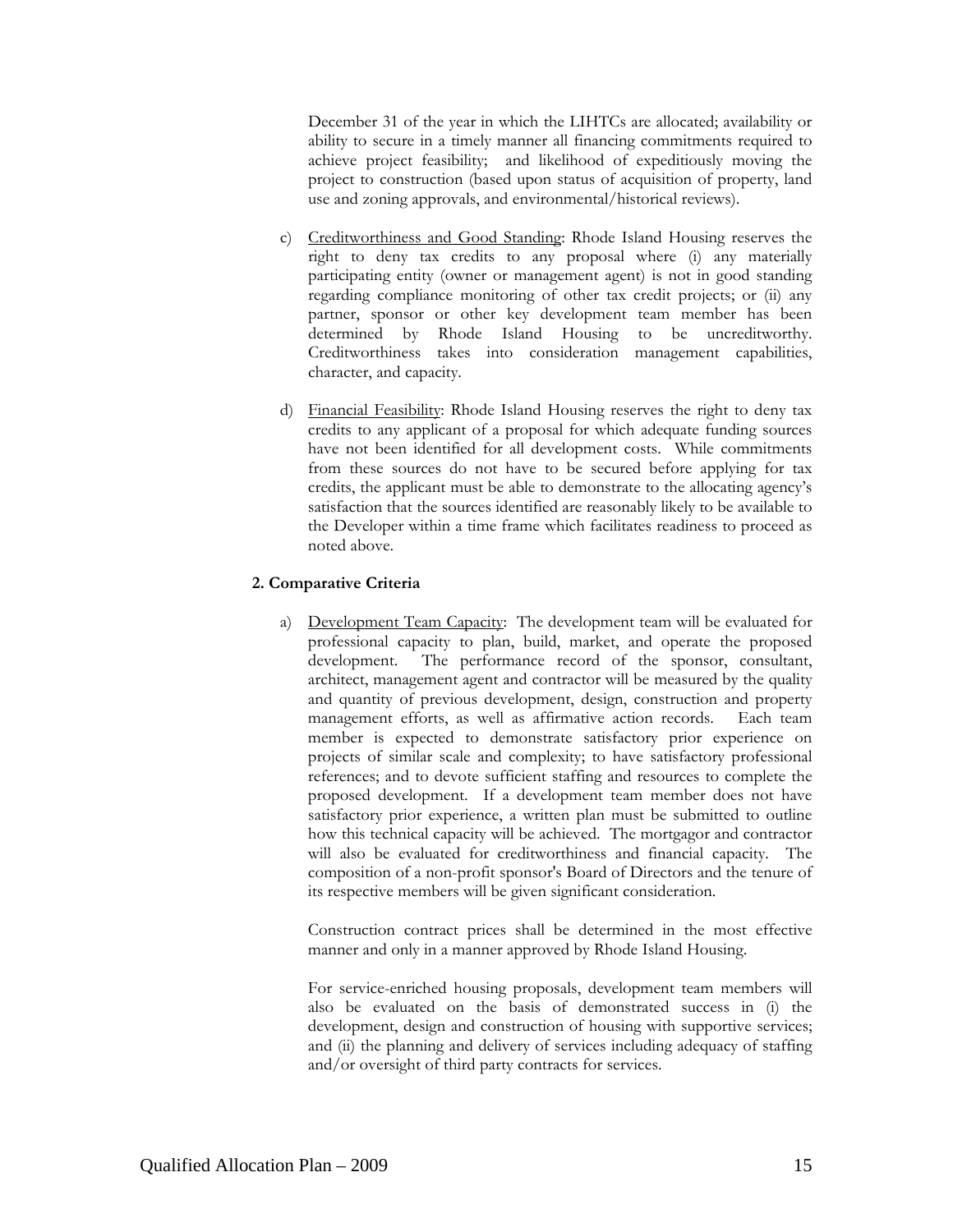b) Marketability and Housing Needs: Marketability and housing needs will be evaluated relative to the proposed locality of the development, target market population, rent levels and affordability, project design and amenities. Sponsors will be required to demonstrate marketability and housing needs through such documentation as: letters of local support; information on market comparables; information on the supply and quality of the existing housing stock and rent burdens; information on other planned development/revitalization activity in the area; assessment of potential market cannibalization of existing subsidized housing developments; local demographics (including income, age and any special needs characteristics); marketing and outreach strategies; and information demonstrating that the proposed location is appropriate for the target population in terms of environment, quality, proximity to services, and attractiveness of the site and its surroundings. Mixed use developments must provide the marketability information for each use.

Developers are encouraged to set rents so that the proposed rents are affordable to residents in a given location and not simply set at the program's maximum rents. One aspect of a development's marketability is to have rents that are affordable and attractive to prospective tenants. Therefore, additional consideration will be given to projects that demonstrate that the proposed tax credit rents are below rents of comparable, unassisted units in the market.

c) Site and Design Factors: The proposed site, including any existing improvements, must support the market population in terms of desirability of location; environmental quality; adequacy of utilities and transportation; proximity to civic, social and commercial services; and appropriateness of the proposed development to the specific site (e.g., conformance with neighborhood character and land use patterns; impact on surrounding area; extent to which the proposal furthers local revitalization efforts or stimulates investment in new or existing town or growth centers and surrounding neighborhoods; visual impact).

 In addition, site conditions will be evaluated in terms of suitability for construction or rehabilitation. For new construction, ledge, wetlands, existence of subsurface contamination, grade, and soil suitability, and base flood elevation are typical considerations. For rehabilitation, existing structural conditions, ease or difficulty of adaptations, abatement of hazardous materials, appropriateness of existing buildings, layout and site plan for the proposed resident population will be considered. Zoning and historic district restrictions will be considered in all cases. Developments will only be eligible for financing if they are constructed on land which is not in a base flood elevation (100 year flood) ("Base Flood Elevation") as determined by Rhode Island Housing in accordance with the most current Flood Insurance Rate Maps issued by the Federal Emergency Management Agency ("FEMA"); and comply with other applicable requirements of law, as they may be amended from time to time, including, but not limited to, an Assisted Living Facility, obtaining a license from the Rhode Island Department of Health, if required. Rhode Island Housing may consider granting a waiver to the Base Flood Elevation Requirement. If a Developer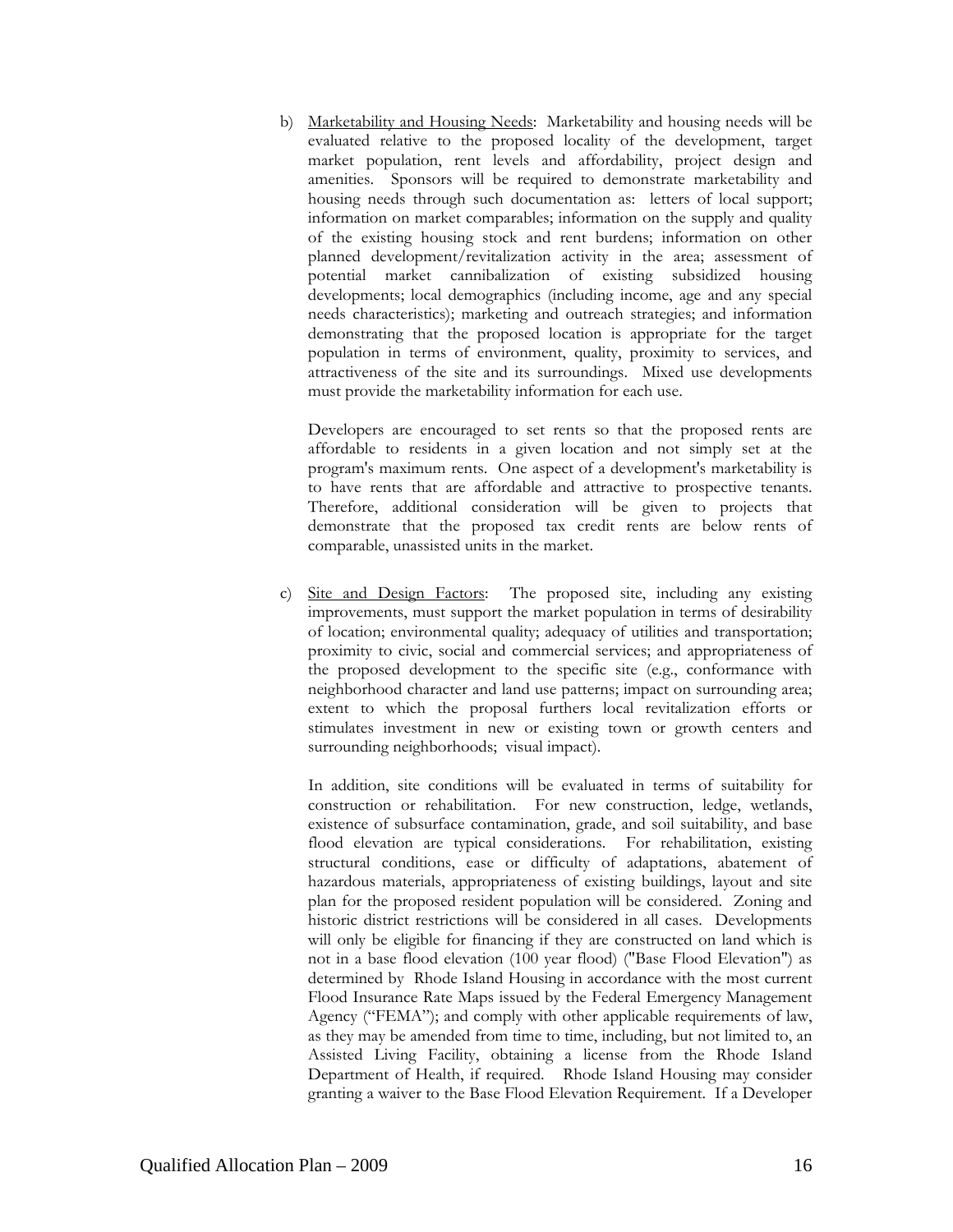seeking to construct a Development in a Base Flood Elevation, can demonstrate to Rhode Island Housing's complete satisfaction that (i) the location of the Development will not present an unreasonable risk of bodily injury or harm to the residents of the Development and (ii) the structural integrity of the Development will not be materially and adversely affected by its location in a Base Flood Elevation. The decision of Rhode Island Housing shall be binding and conclusive.

The proposed scope of work will be evaluated to ensure that it is comprehensive and will provide for the long-term viability of the housing development, its utility, and the systems of the structure(s). The proposal will also be evaluated based on its potential to meet Rhode Island Housing design standards including: conformance with applicable laws, regulations, and code requirements; satisfactory architectural treatment and sensitivity in scale and character with surrounding buildings; appropriateness of the building and unit plans, site design, and amenities to the target population; use of materials and energy conservation measures to enhance durability and operating cost efficiency; and adequacy of estimated construction costs to complete the proposed scope of work.

One of the objectives in making program funds available to a Developer is to produce developments of quality construction and livable design that will enhance the communities in which they are built. All developments to be financed through Rhode Island Housing must meet the requirements set forth in Rhode Island Housing's Design and Construction Submission Guide.

- d) Financial Analysis
	- 1) Management Plan/Operating Budget: Operating budgets will be reviewed to determine adequacy and reasonableness of each expense line item, including but not limited to management fees, maintenance and administrative costs, replacement reserves, taxes, insurance, and costs of any planned tenant services. Proposed management agents and management plans will be reviewed to determine the acceptability of planned procedures for managing the development's operations. For service-enriched housing proposals, management plans will also be reviewed for demonstrated appropriateness and sufficiency of planned services for the target population, the inclusion of a cohesive, wellconceived and financially feasible service program, and the organizational capacity of the service provider(s) to deliver the proposed services. As part of the required management plan, an affirmative fair housing marketing plan will be required to identify those eligible groups least likely to apply for residency at the proposed development and devise a strategy for attracting them.
	- 2) Development and Construction Costs: Development and construction costs will be reviewed for adequacy and reasonableness in accordance with the guidelines established in the underwriting guidelines of the Rhode Island Housing Developers Handbook.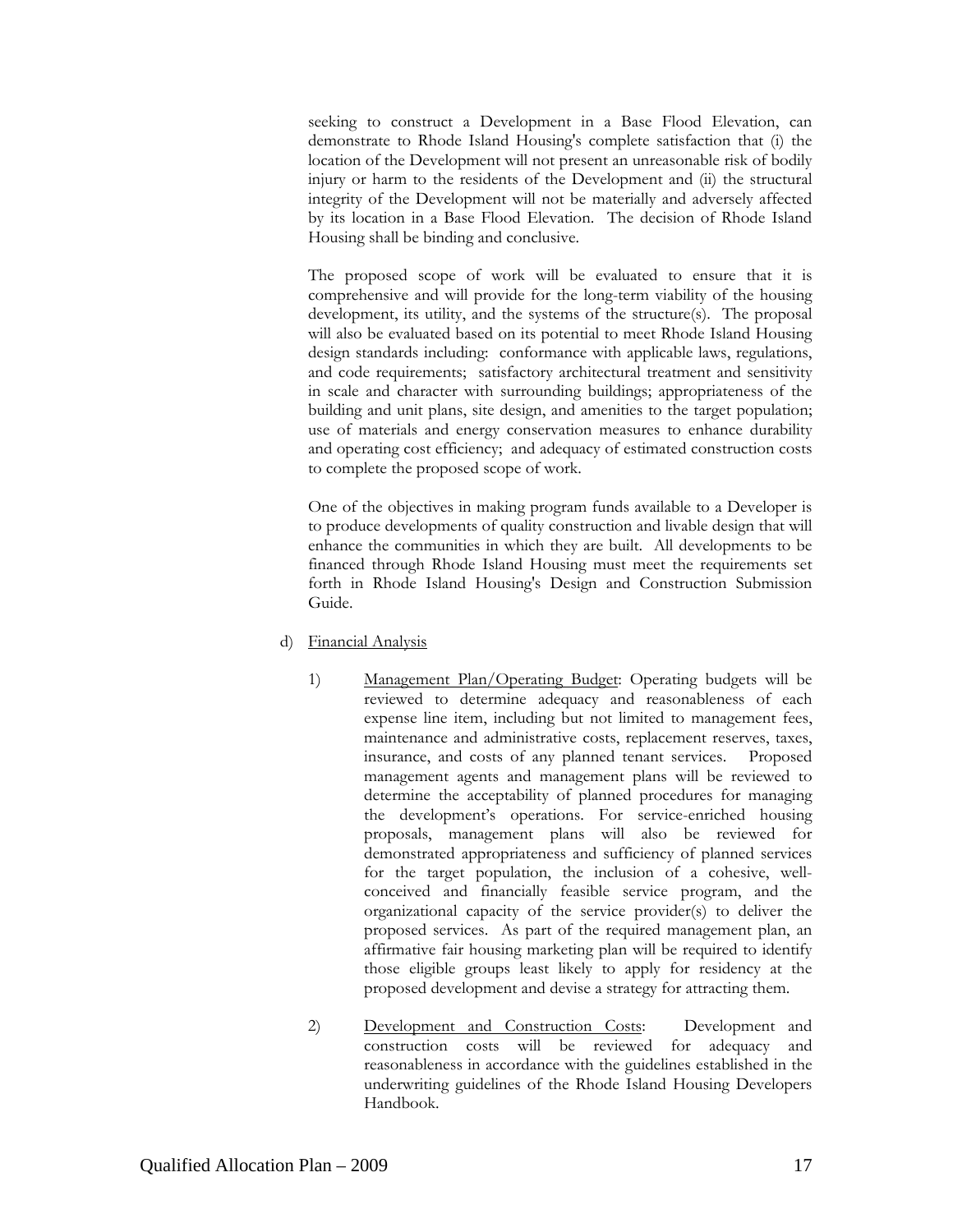- e) Satisfaction of State Housing Needs: Additional consideration will be given to proposals which address the State's housing needs as well as Rhode Island Housing's programmatic policies and objectives such as:
	- 1) Production: Production of new units is considered the creation of additional affordable housing stock not currently existing in the community, the construction of assisted living housing, or conversion of existing housing to assisted living. Production may also take the form of preserving existing state or federallysubsidized housing which is at risk of being lost from the affordable housing inventory and for which no federal preservation resources exist. Capital upgrades to existing affordable housing developments may also be considered for production. Any proposal that calls for the reduction of affordable rental units will be discouraged.
	- 2) One for One Replacement: Loss of existing subsidized affordable units must be accompanied with a plan for one for one replacement of affordable rental units.
	- 3) Housing Development Types: Priority will also be given to developments that encourage high density development, infill development, redevelopment and the adaptive reuse of existing buildings, which results in the efficient utilization of land resources and the development of sustainable neighborhoods. The use of green and energy star technologies is encouraged. In areas of new growth, roads, sewers, water lines, schools and other infrastructure should be planned as part of comprehensive growth and investment strategies. The efficient use of public and private infrastructure starts with creating neighborhoods that maximize the use of existing infrastructure.

 Furthermore, priority will be given to projects involving the substantial rehabilitation or redevelopment of deteriorated residential properties. (For purposes of these criteria, substantial rehabilitation entails construction/rehabilitation costs in excess of fifty percent (50%) of replacement value.) Priority will also be given to projects involving new construction in conjunction with demolition of blighted structures or new construction that contributes to the revitalization of a city or town growth center and neighborhoods where few rehabilitation alternatives exist. Consideration will be given to projects intended for eventual tenant ownership and for projects which utilize sites of critical importance, such as an in-fill property or historic buildings (as evidenced by planning documents of a city or town, historic commission, community association or other group). Proposals that entail the reuse or conversion of existing residential property to better serve residents will also be considered.

4) Provision of Housing for Lowest Income Populations: Priority will be given to those developments, which provide housing for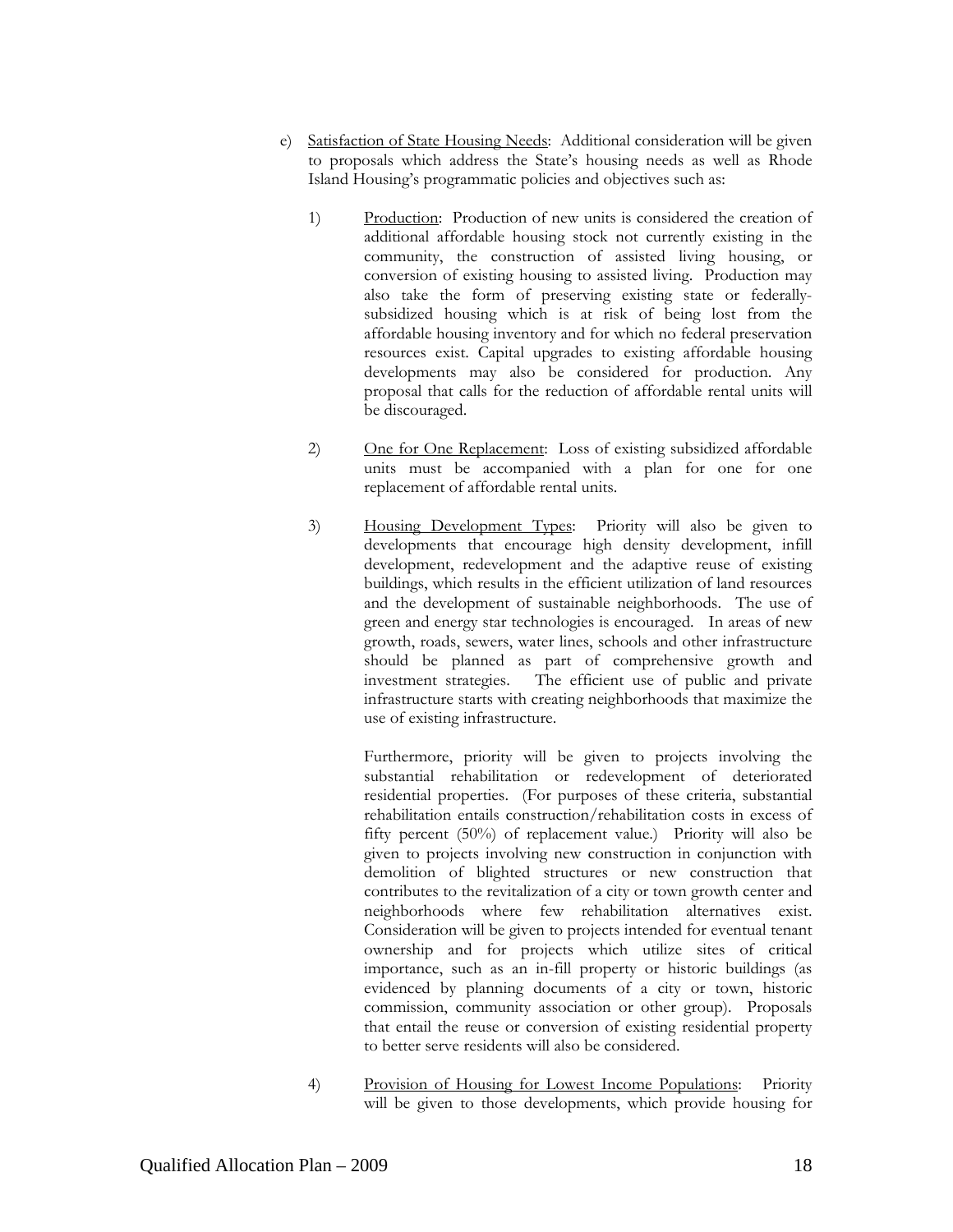populations with incomes below 40% of Area Median Gross Income, adjusted for family size. Priority will also be given to developments that provide housing for special needs groups.

- 5) Relocation/ Displacement: To the extent feasible, developments shall not displace one population with another thereby causing zero net gain in affordable housing units. Any development causing displacement will require a relocation plan be submitted as part of their Tax Credit Program application.
- f) Leveraging/Cost Effectiveness: Projects which require the least amount of Rhode Island Housing Targeted Loan funds and Rhode Island Housing HOME funds will be given strong consideration as will projects that maximize resources from other funding agencies.

Proposals which can achieve feasibility at total development costs which are reasonable, in Rhode Island Housing's determination, on a per unit or per square foot cost without sacrificing construction scope and quality will be given strong consideration.

- g) Community Impact: Consideration will be given to projects which address the State's housing needs, Rhode Island Housing's programmatic policies and objectives and which enhance neighborhood revitalization and housing opportunities in local communities. Factors considered include:
	- 1) Geographic Location: Consideration will be given to projects located in areas with little or no (less than 2.5%) existing subsidized family housing and in cities or towns which have high rent burdens, dilapidated housing stock, and long housing waiting lists as indicated by the State's Consolidated Plan and/or local housing authority data.
	- 2) Neighborhood Revitalization Projects: Applicants are strongly encouraged to demonstrate how the proposed housing contributes to an overall plan to revitalize the neighborhood. This could include an analysis of available supportive services, economic development activities, community safety, and recreational services among others. Applicants should demonstrate how the housing will enhance the neighborhood's revitalization as well as how the housing will be supported by available services in the community. Priority will be given to projects that implement Rhode Island Housing's approved Neighborhood Revitalization Plans. Priority shall also be given to projects that address neighborhood blight caused by abandoned and foreclosed properties.
	- 3) Local Support: Consideration will be given to projects demonstrating substantial local support, from local officials, community development staff, community-based organizations, business groups, etc.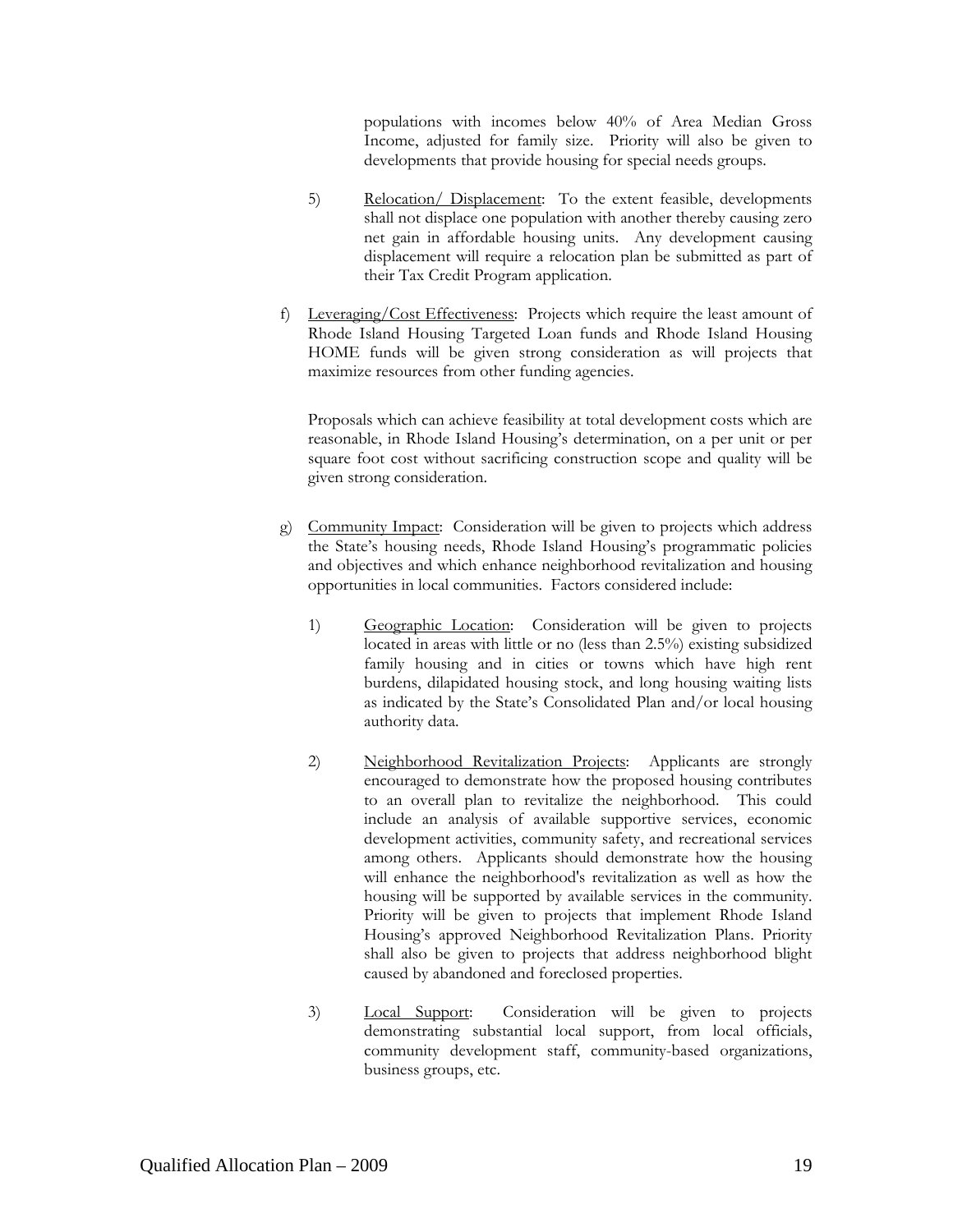- 4) Affirmative Action Achievements: Strong consideration will be given to proposals which have 1) State-certified MBE or WBE development team members; 2) sponsors and/or contractors who have achieved a minority or women business utilization record of 20% of total contract dollars on at least one project with a contract amount of at least \$500,000 within the last 5 years; or 3) sponsors and/or contractors who have achieved a minority and women workforce utilization goal of at least 20% of total workforce hours on at least one project with a contract amount of at least \$500,000 within the last 5 years.
- 5) Responsiveness to Local Housing Needs: Priority will be given to those projects that are responsive to housing needs in a particular community including tenant populations with special needs and families. Proposals, which provide appropriate and needed supportive services for residents in conjunction with a housing component, will be given strong consideration.
- 6) Priority will be given to sites identified in local affordable housing plans and/or support development in new or existing city and town growth centers and surrounding neighborhoods. Priority will also be given to projects that encompass the principles of the Rhode Island Housing KeepSpace Initiative.
- h) Keep Space Initiative: Priority will be given to developments that are sustainable in nature and are consistent with the Rhode Island Land Use 2025 Plan. Keep Space is a holistic strategy for efficient use of land and other resources that maximizes open space and discourages sprawl. This strategy includes directing development and reinvestment to existing communities as well as redevelopment and growth in and around planned or existing growth or town centers where higher densities can be supported by public and alternative-technology infrastructure. It is development at higher densities and includes compact building designs, infill development, redevelopment and the adaptive re-use of existing buildings. It also includes conservation-minded development in rural communities that result in a more efficient use of land and other resources through the creation of more traditional, compact neighborhoods. By making more efficient use of land and other resources in these areas, sustainable development preserves open space and creates homes affordable to more Rhode Islanders.

A Keep Space Community is a secure place where people can live, work, shop and have a sense of identity. A Keep Space Community has many of the following "Smart Growth" features: mixed land use; part of an overall municipal plan with community stakeholder collaboration; compact design; economically sustainable; aesthetically pleasing; includes a diversity of people, incomes and housing types; is distinctive in character; and is healthy and energy efficient.

#### **D. Non-Profit Set-Aside, 9% Credits**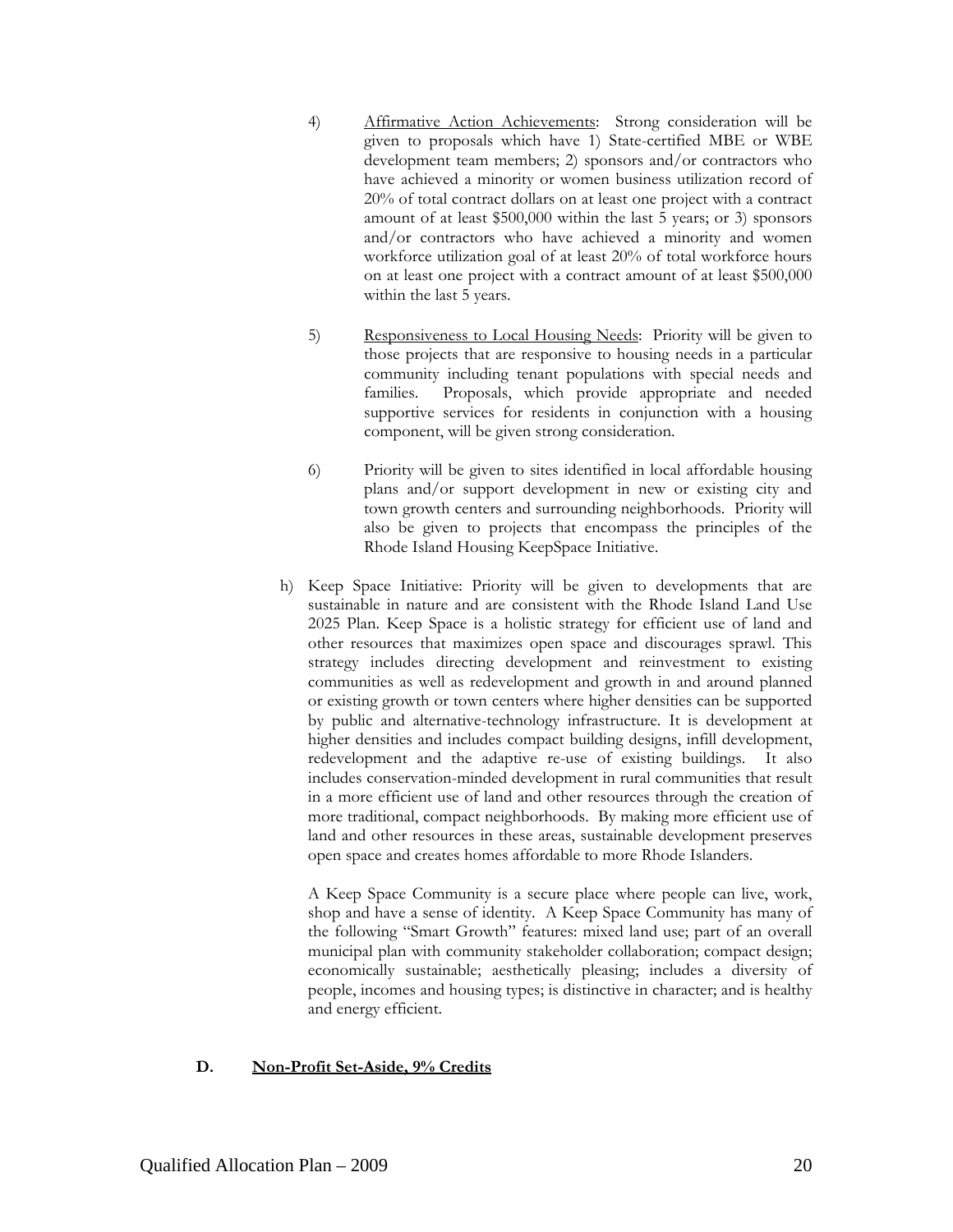In accordance with Section  $42(h)(5)(B)$  of the Code, Rhode Island Housing will set-aside a minimum of ten percent of the total tax credit allocation available for qualified non-profit organizations that materially participate as determined by Rhode Island Housing in the development and management of the project throughout the compliance period under the meaning of the Code. These credits will be administered in the same manner as tax credits allocated to for-profit developers. While providing for a minimum set-aside, this provision will not impose a ceiling on the total percentage of credits which may be allocated to nonprofit entities.

In order to qualify for credits from the non-profit set-aside, organizations must certify that they are a qualified non-profit organization (and any new owner) during the compliance period must continue to qualify under that set-aside. The term "qualified nonprofit organization" means any organization that is described in section  $501(c)(3)$  or (4), is exempt from tax under section 501(a), and includes as one of its exempt purposes the fostering of low-income housing.

# **E. Assisted Living Program**

Low-income housing tax credits, both from the state cap, and outside the state cap (available through tax-exempt bond financing) are available to applicants proposing assisted living developments, provided that the proposal identifies long term funding for essential services.

## **III. TAX-EXEMPT FINANCING WITH 4% CREDIT:**

While proposals utilizing tax-exempt bond financing with 4% credits may not be required to participate in a competitive funding process, all development proposals must meet the requirements of the Qualified Allocation Plan and Developers Handbook. These requirements include, but are not limited to, satisfactory underwriting review by Rhode Island Housing; restrictions on general requirements, builder's overhead and profit, legal fees, and management fees; basic design and construction standards; and the payment of underwriting, compliance monitoring, and tax credit allocation fees.

#### **IV. UNDERWRITING GUIDELINES**

Rhode Island Housing has developed standards for construction costs per square foot and general contractor fees in addition to guidelines for development costs, reserve requirements, developer's fees, consulting and legal fees. These guidelines must be incorporated into all proposals requesting tax credits from the Tax Credit Program and can be found in the Rhode Island Housing Developers Handbook.

#### **V. FEE STRUCTURE FOR TAX CREDIT PROPOSALS**

All tax credit proposals, including those seeking credits from the State's allocated pool or in conjunction with tax-exempt bond financing, shall be assessed the following fees:

# **A. Application Fees:**

Tax credit proposals will be assessed a \$1,000 non-refundable application fee, payable upon application submission.

# **B. Underwriting Fee:**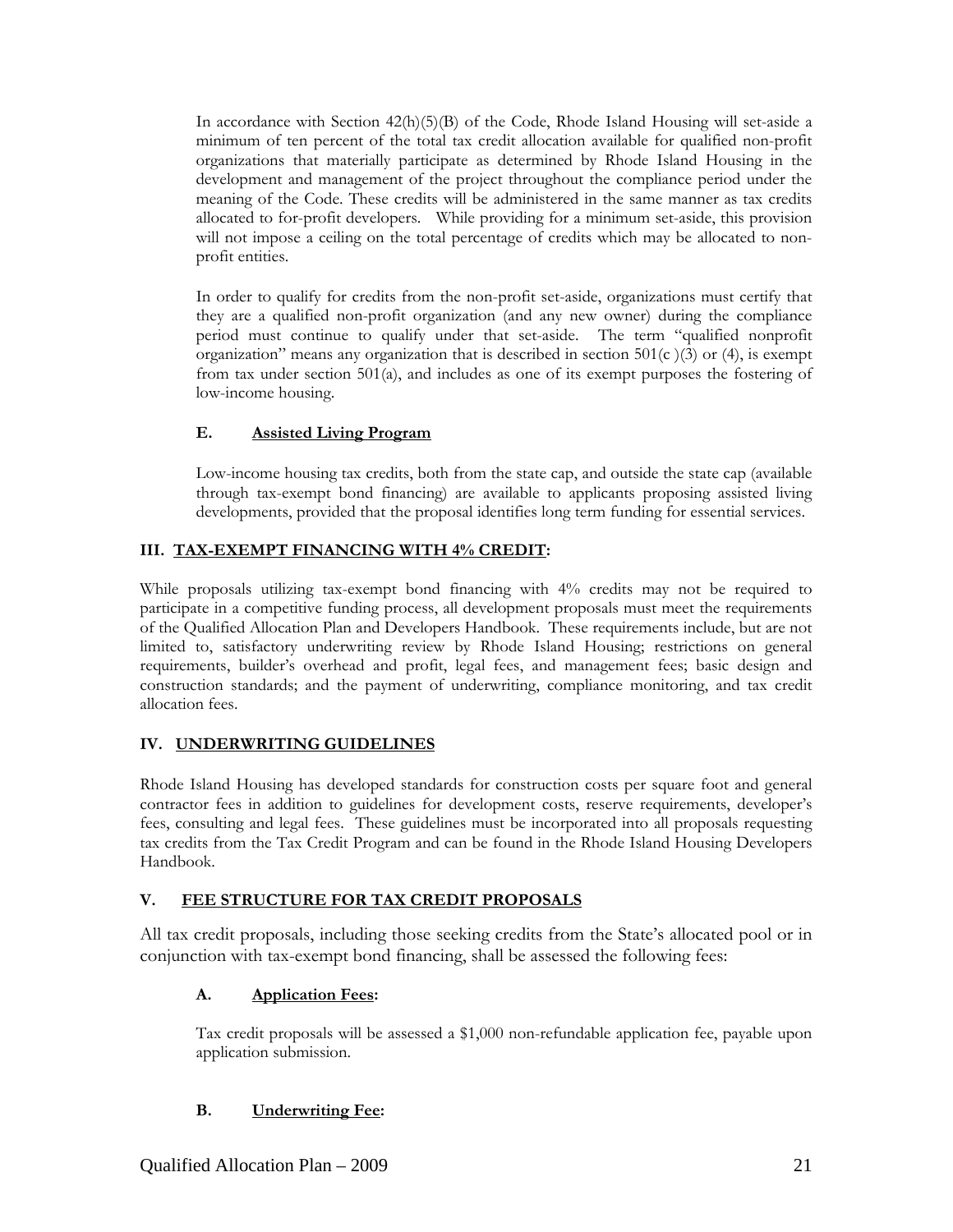Rhode Island Housing will charge an underwriting fee for the review of all 4% and 9% credit proposals based on whether the percentage of affordable units is greater than 50% or less than 50% of the total number of units as follows:

| <b>Combined Loan Amount</b> | If $> 50\%$ | If $\leq 50\%$ |
|-----------------------------|-------------|----------------|
| Up To \$1,000,000           | \$2,500     | \$5,000        |
| Up To \$1,500,000           | \$5,000     | \$7,500        |
| Up To \$2,000,000           | \$7,500     | \$10,000       |
| Up To \$2,500,000           | \$10,000    | \$15,000       |
| Up To \$3,000,000           | \$15,000    | \$20,000       |
| Greater than \$3,000,000    | \$25,000    | \$35,000       |

If Rhode Island Housing provides the first mortgage financing, these underwriting fees will be applied toward Rhode Island Housing's origination fees. However, the underwriting fee will be changed if Rhode Island Housing is not the senior lender.

#### **C. Allocation Fees:**

Tax credit proposals will be assessed a tax credit allocation fee, payable prior to Rhode Island Housing's issuance of IRS Form 8609, as follows:

For 9% Tax Credit Developments: 0.5 % of the ten year allocation amount For 4% Tax Credit Developments: 1.0% of the ten-year allocation amount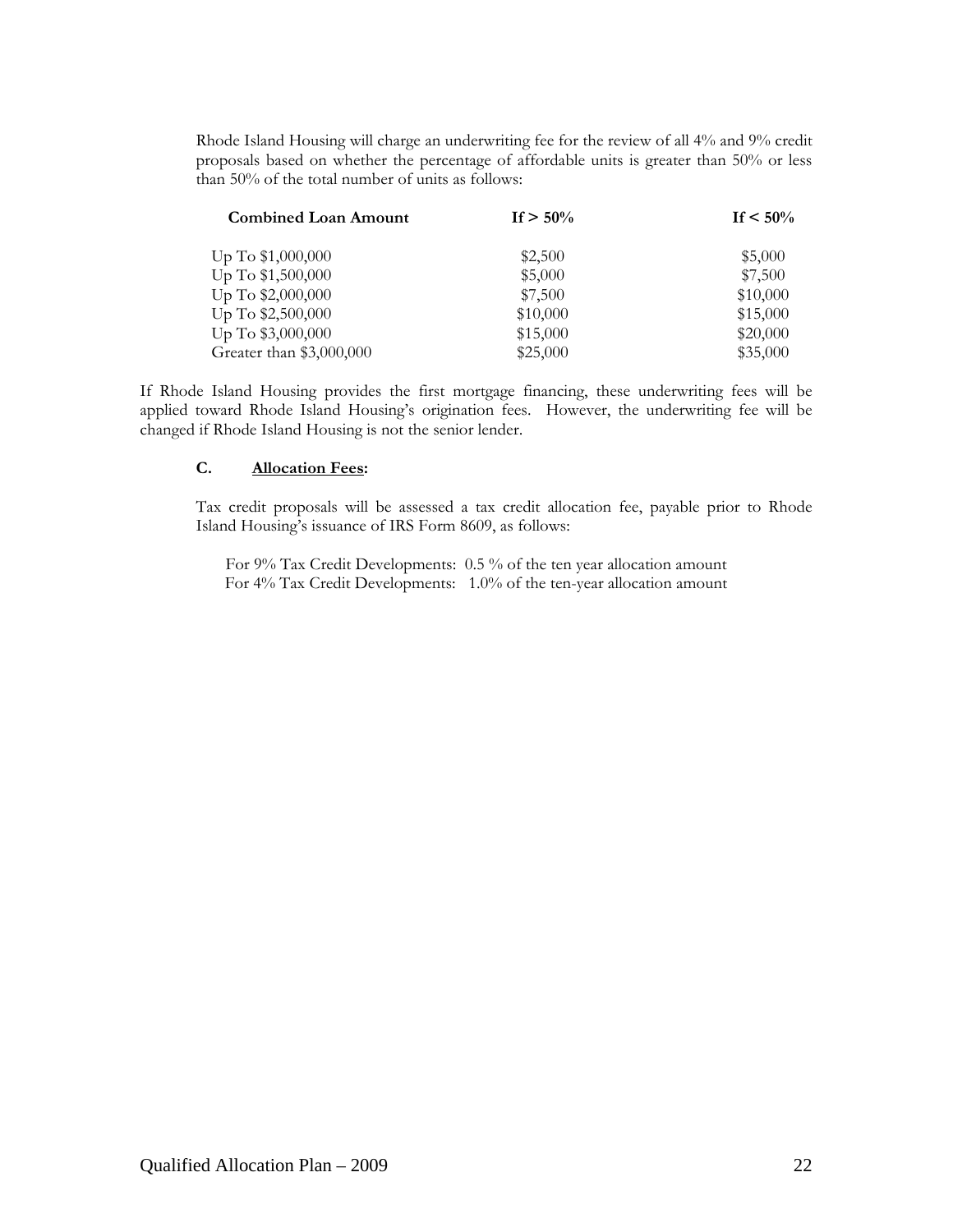#### **VI. COMPLIANCE MONITORING**

The IRS requires that the allocating agency monitor compliance with Section 42 of the Code and all applicable regulations on a project-by-project basis. This requirement became effective January 1, 1992 and applies to all buildings for which the low-income housing tax credit is, or has been, allowable at any time. Rhode Island Housing may perform compliance monitoring or may contract with an agent to perform this function. The monitoring procedure includes provisions for record keeping and record retention, annual certification and review, on-site records review, building inspection and notification to Owners and the IRS of non-compliance. Please refer to Rhode Island Housing's Compliance Monitoring Manual (the "Compliance Manual") for detailed monitoring requirements.

The compliance monitoring procedure is adopted pursuant to the Code. Rhode Island Housing or its agent reserves the right to amend this procedure as may be necessary or appropriate to conform to applicable changes in the Code or regulations. In addition, Rhode Island Housing or its agent may adopt further monitoring forms and procedures as part of its Compliance Manual or as otherwise deemed appropriate.

**APPLICANTS AND OWNERS ARE ADVISED THAT COMPLIANCE WITH THE REQUIREMENTS OF SECTION 42 OF THE CODE IS THE RESPONSIBILITY OF THE OWNER OF THE DEVELOPMENT. MONITORING OF THE DEVELOPMENT BY RHODE ISLAND HOUSING OR ITS AGENT DOES NOT IN ANY MANNER AFFECT, MODIFY, OR SUBSTITUTE FOR THIS RESPONSIBILITY. MONITORING BY RHODE ISLAND HOUSING OR ITS AGENT DOES NOT CONSTITUTE A DETERMINATION OF ANY KIND REGARDING THE DEVELOPMENT'S ELIGIBILITY FOR THE TAX CREDIT UNDER SECTION 42 OF THE CODE.** 

#### **A. Recordkeeping and Record Retention**

Recordkeeping: For each year in the compliance period, which is equal to fifteen taxable years beginning in the first year the tax credit is taken, the Owner shall maintain records for each building in the project showing the:

- 1) Total number of residential rental units in the building (including the number of bedrooms and the size in square feet of each residential rental unit).
- 2) Percentage of residential rental units in the building that are low-income units as defined by Section 42(g), and the size in square feet of each low-income unit.
- 3) Rent charged on each residential rental unit in the building (including any utility allowance).
- 4) Number of occupants in each low-income unit if the rent is determined by the number of occupants per unit under Section 42(g)(2) (as in effect prior to 1989 amendments).
- 5) Annual income certification for each low-income tenant per unit.
- 6) Documentation to support each low-income tenant's income certification (for example, a copy of the tenant's federal income tax returns, W-2 Form, and/or verification from a third party such as an employer or a state agency paying unemployment compensation).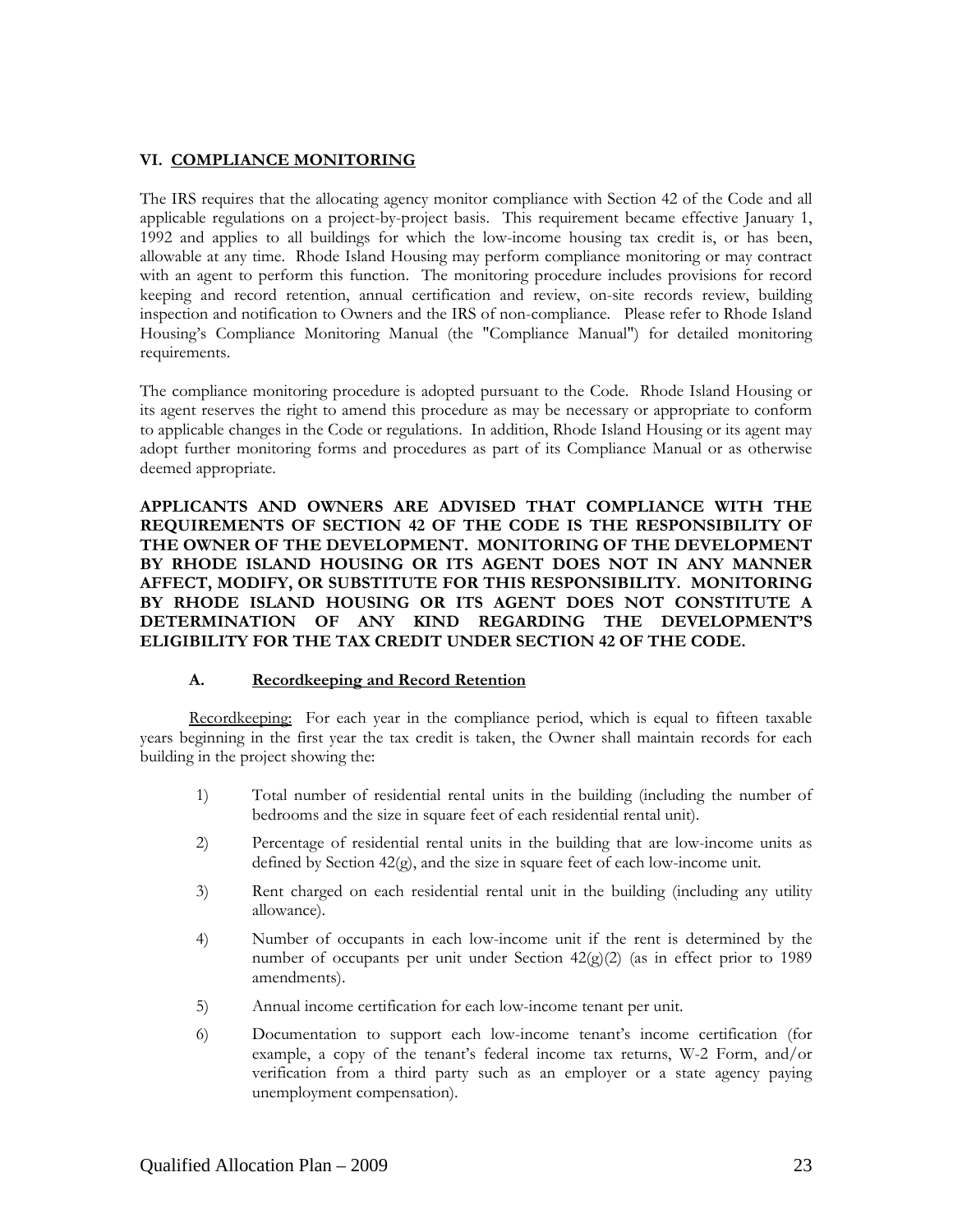- 7) Each low-income vacancy in the building and information that shows when, and to whom, the next available units were rented.
- 8) Eligible basis and qualified basis of the building at the end of the first year of the credit period.
- 9) Character and use of the non-residential portion of the building included in the building's eligible basis under Section 42(d).

Record Retention: The Owner shall retain records relative to the first year of the credit period for at least six years beyond the due date (with extensions) for filing the tax return for the last year of the compliance period of the building. The Owner shall retain the records described above for all subsequent years in the compliance period for at least six years after the due date (with extensions) for filing the federal income tax return for that year.

Additionally, for each year that any Agreements remain in effect after the compliance period, the Owner shall retain records adequate to demonstrate compliance with the terms and conditions of the Agreement, including, but not necessarily limited to, income of tenants and rents charged at the development. The Owner shall retain the records pertaining to a particular year for at least six years following the close of that year.

#### **B. Certifications and Reporting**

Annual Certification: The Owner of every project that has received tax credits must submit to Rhode Island Housing by January 31<sup>st</sup> of each year during the compliance period and the extended use period an Owner's Annual Certification of Continuing Compliance and the Low Income Housing Tax Credit Annual Project Report. As required under U. S. Treasury Revenue Regulation 1.42-5, the Owner shall certify to Rhode Island Housing under the penalty of perjury, whether for the preceding 12-month period:

- 1) The project was continually in compliance with the terms and conditions of its Agreements with Rhode Island Housing.
- 2) The project met either the 20-50 test under Section  $42(g)(1)(A)$  or the 40-60 test under Section  $42(g)(1)(B)$ , whichever minimum set-aside test was applicable to the project. (The 20-50 Test means that a minimum of 20% of the project's units were set-aside for tenants at 50% of the AMGI at tax credit restricted rent levels. The 40- 60 test means that a minimum of 40% of the project's units were set-aside for tenants at 60% of the AMGI at tax credit restricted rent levels).
- 3) There was any change in the applicable fraction as defined by Section 42I(1)(B) of any building in the project, and if there was a change, a description of that change.
- 4) The Owner has received an annual income certification from each low-income tenant, and documentation to support that certification; or in the case of a tenant receiving Section 8 housing assistance payments, that the Owner has received a statement from a public housing authority that the tenant's income does not exceed the applicable income limit under Section 42(g).
- 5) Each low-income unit in the project was rent-restricted under Section  $42(g)(2)$ .
- 6) All units in the project were for use by the general public (as defined in Treasury Regulation 1.42-9), including the requirement that no finding of discrimination under the Fair Housing Act, 42 U.S.C. 3601-3619, occurred in the project.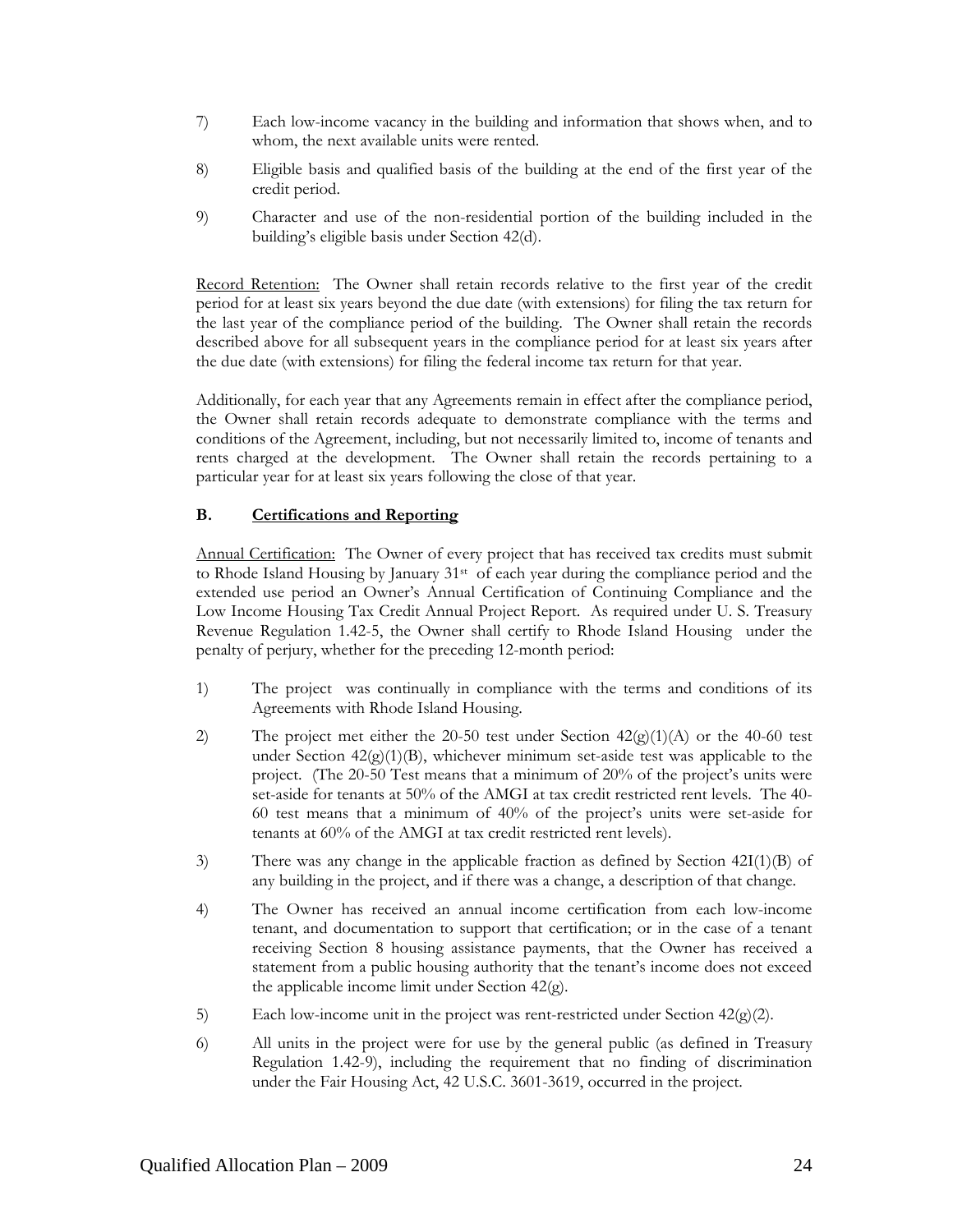- 7) Each building in the project was suitable for occupancy, taking into account local health, safety and building codes.
- 8) There was any change in the eligible basis (as defined in Section 42(d)) of any building in the project, or there was a change, and information regarding the nature of that change.
- 9) All tenant facilities included in the eligible basis under Section 42(d) of any building in the project were provided on a comparable basis without charge to all tenants in the building.
- 10) If a low-income unit in the project became vacant during the year, reasonable attempts were made to rent that unit or the next available unit of comparable or smaller size to tenants having a qualifying income before any units in the project were or will be rented to tenants not having a qualifying income.
- 11) If the income of tenants of a low-income unit in the project increased above the limit allowed in Section  $42(g)(2)(D)(ii)$ , the next available unit of comparable or smaller size in the project was or will be rented to tenants having a qualifying income.
- 12) An extended low-income housing commitment as described in Section 42(h)(6) was in effect (for buildings subject to Section 7108(c) of the Revenue Reconciliation Act of 1989).
- 13) All low-income units in the project were used on a non-transient basis (except for permanent supportive housing for the homeless provided under Section  $42(I)(3)(B)(iii)$  or single room occupancy units rented on a month-to-month basis under Section  $42(I)(3)(B)(iv)$ .

First Year Certification: A copy of the IRS Form 8609, with Part II completed by the Owner, for the first year of the Compliance Period.

Additional Information as Required: The Owners of all low-income housing projects will also be required to submit to Rhode Island Housing information on tenant income, occupancy, and rent for each low-income unit, in the form and manner designated by Rhode Island Housing. Rhode Island Housing reserves the right to require Owners of all lowincome projects to submit additional information as it deems necessary.

# **C. Records Review**

In accordance with Section 1.42-5(c)(2)(ii)(B), all projects will be reviewed by the end of the second calendar year following the year the last building in the project is placed in service. Rhode Island Housing will conduct an on-site records review of all tax credit projects each year. In each of the projects, the tenant records of at least 20% of the low-income units in conjunction with a physical inspection of the same tenant's unit will be examined. Rhode Island Housing may elect to audit any higher amount if it deems appropriate.

The records inspection will include an examination of the annual tenant income certification, the documentation the Owner has received to support that certification, and the rent record for each low-income tenant in at least 20% of the low-income units for the current year and the prior year and the initial certification.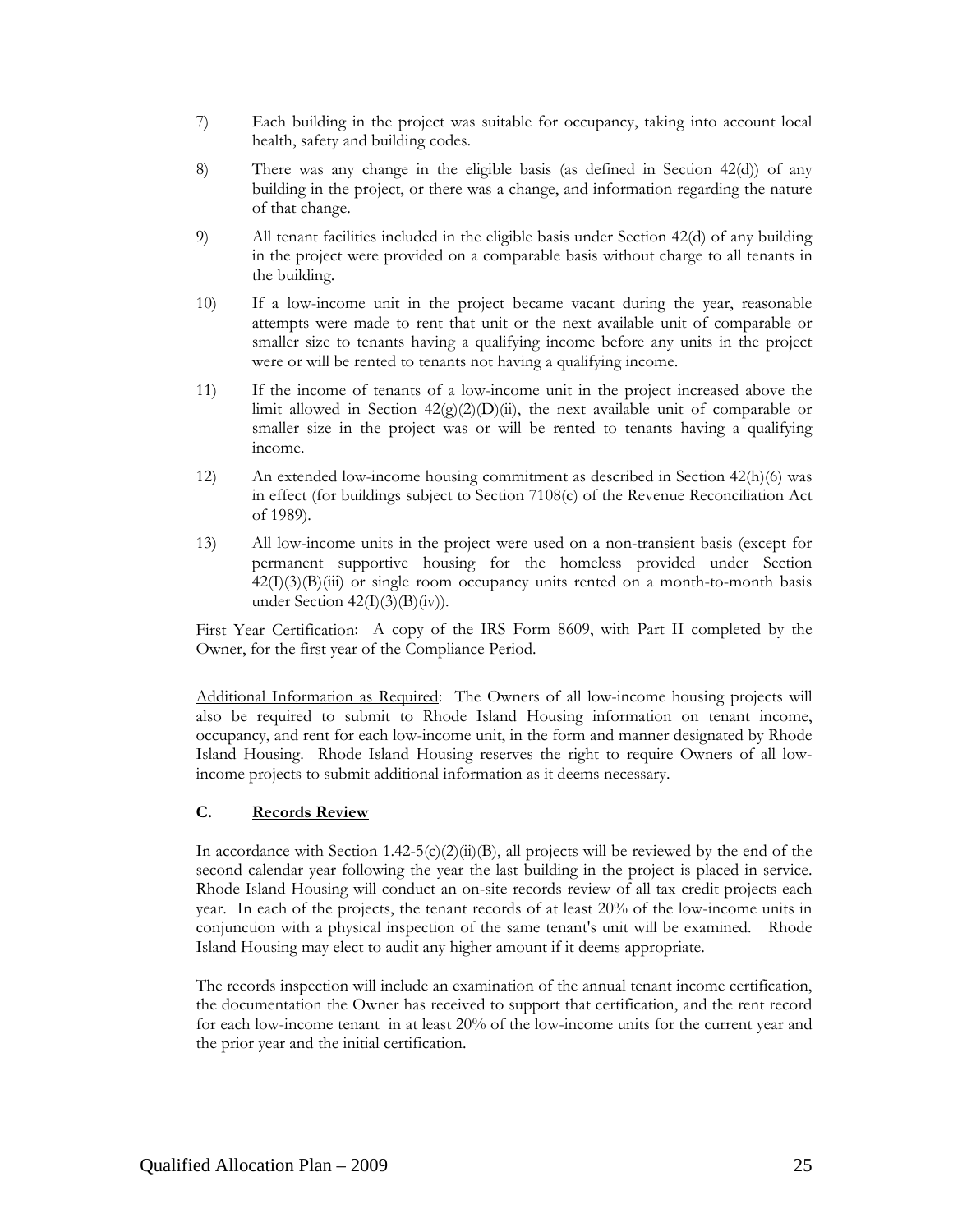Rhode Island Housing reserves the right to perform an on-site records review of any lowincome housing project at least through the end of the compliance period and for any additional term as defined in the Rhode Island Housing Extended Use Compliance Monitoring Policy.

## **D. Inspection**

Rhode Island Housing will conduct annual physical inspections, as well as property management file audits, on all of the tax credit developments monitored by Rhode Island Housing. Rhode Island Housing will select the low-income units to be inspected in each development to correspond to the tenant file records reviewed. The minimum number of units to be inspected will be the greater of 20% of the project's low-income units in each building or 3 low-income units.

Inspections of building and low-income units will be made in accordance with Uniform Physical Condition Standards (UPCS).

Rhode Island Housing retains the right to perform an on-site inspection of any low-income housing project at least through the end of the compliance period and for an additional term as defined in the Rhode Island Housing Extended Use Compliance Monitoring Policy.

## **E. Notification of Non-Compliance**

The IRS recently issued the Guide for Completing Form 8823 Low-Income Housing Credit Agencies Report of Noncompliance or Building Disposition (the "Guide"). The scope of the Guide is limited to guidelines for preparing Form 8823 for submission to the IRS. Taxpayers are responsible for evaluating the tax consequences of noncompliance with IRC Section 42. The Guide is available on the IRS website at [www.irs.gov](http://www.irs.gov/).

Rhode Island Housing will look to the Guide in evaluating compliance with RIC Section 42 and in determining whether a notice of noncompliance should be issued. As outlined in Section  $42(m)(1)(B)(iii)$ , Rhode Island Housing or its agent has the responsibility to notify the IRS of non-compliance with the low-income housing tax credit provisions by completing Form 8823 "Low-Income Housing Credit Agency Report of Non-Compliance." In the event that Rhode Island Housing or its agent learns of an event of non-compliance, it will send a letter to the project's Owner describing the condition and, where appropriate, recommending actions to correct the problem. The agency shall retain records of noncompliance or failure to certify in accordance with Treasury Regulations.

The Owner of the low-income housing project shall have 30 days from the date of the notice to correct and supply proof that the noncompliance has been corrected (e.g. copies of income certifications/lease/rent rebate, etc.).

If Rhode Island Housing determines that the clarification from the Owner on the noncompliance issue establishes that the Owner was always in compliance, then no Form 8823 is issued and the Owner is notified within five (5) business days.

If Rhode Island Housing determines that there was noncompliance and the issue is now remedied, then Form 8823 will be filed with the IRS and the Owner will be notified no later than 45 days after the end of the time allowed to the Owner to take remedial action.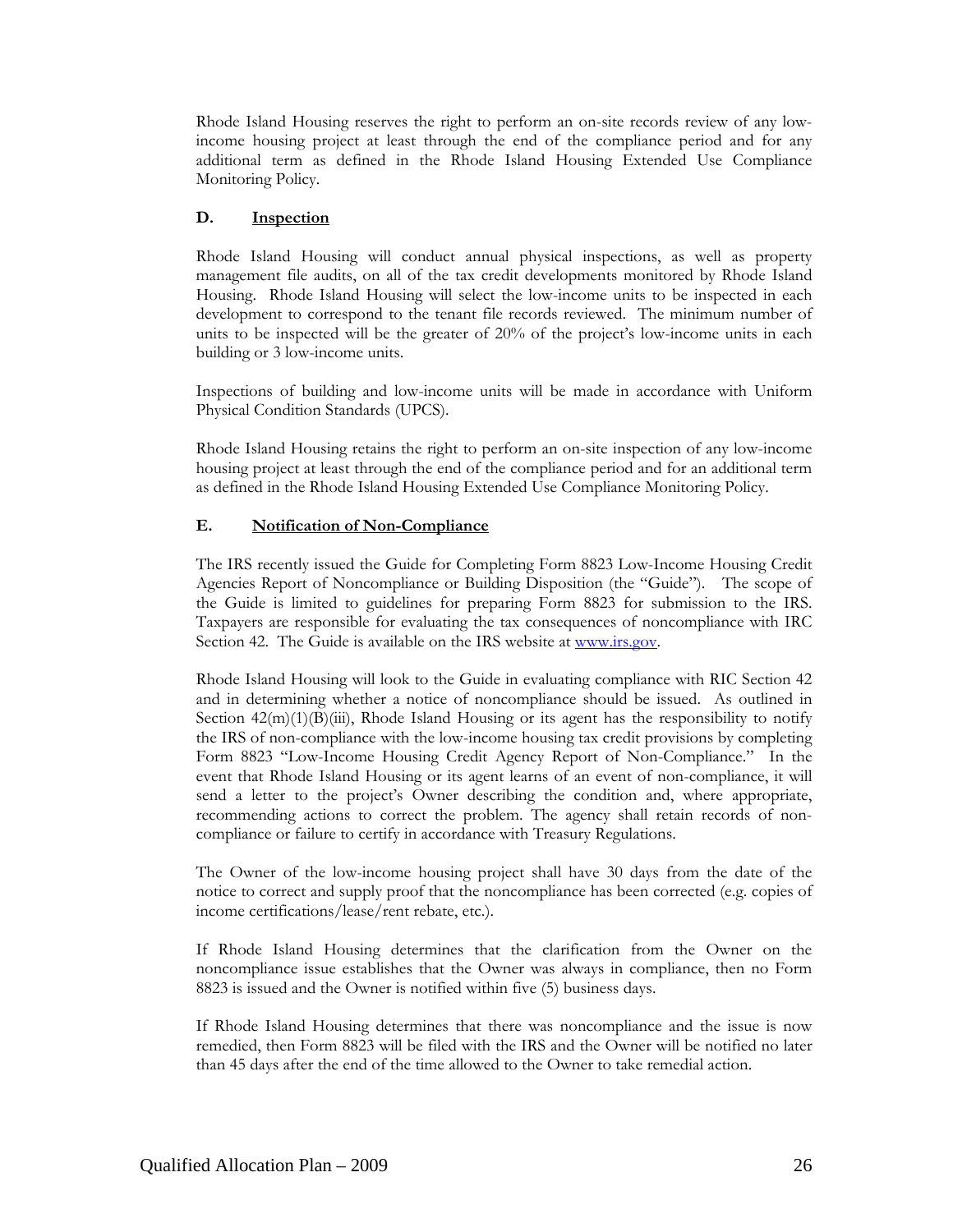The correction period may be extended in the sole discretion of Rhode Island Housing for up to an additional 60 days upon the written appeal of the Owner (received on or before the expiration of the 30 day period) requesting such an extension, if the agency determines that the Owner is making a good faith effort to provide the missing information and/or bring the project into compliance with the provisions of Section 42 of the Code.

Rhode Island Housing may thereafter extend the correction period for up to six months, but only if Rhode Island Housing determines in its discretion that there is a good cause for granting the extension. In the event of non-compliance during the extended use period, Rhode Island Housing will provide the owner a period of (60) sixty days to correct an event of non-compliance of the Rhode Island Housing Extended Use Compliance Monitoring Policy.

## **F. Liability of the Owner**

Compliance with the requirements of Section 42 is the responsibility of the Owner of the building for which the credit is allowable. Rhode Island Housing's obligation to monitor for compliance with the requirements of Section 42 does not make it responsible for the Owner's noncompliance.

#### **G. Annual Compliance Training**

The Owner must certify that the Management Agent or a member of the on-site staff attends training for compliance in managing a tax credit project at least once annually. Certifications of training must be submitted to Rhode Island Housing by June  $20<sup>th</sup>$  of each year.

# **VII. EVENTS OF RECAPTURE**

A full recapture of credits occurs if the building fails to meet the minimum set-aside requirement. A partial recapture of credits occurs if the building's low-income occupancy percentage decreases, but not below the minimum set-aside level, and/or if eligible basis decreases. The potential effect of noncompliance is to increase taxes in the year of non-compliance based on all previous years that the credit was earned. The excess of the credit actually earned each year over the credits that would be allowed if the credits were claimed ratably over the fifteen-year compliance period (the accelerated portion of the credit) plus interest is recaptured. In this event, IRS Form 8611 "Recapture of Low-Income Housing Credit" must be filed by the project's Owner and retained for three years following the Compliance Period.

It is important to note that there are additional items that trigger recapture. Please refer to Section 42 of the Code and the Rhode Island Housing Tax Credit Compliance Manual for a more complete listing.

# **VIII COMPLIANCE MONITORING FEES**

#### **A. Compliance Monitoring Fees:**

In order to offset the cost of compliance monitoring, a low-income housing unit fee will be assessed to all tax credit developments per LIHTC unit. This fee will be due and payable on July 1st at the beginning of the fiscal year for Rhode Island Housing. This fee will be